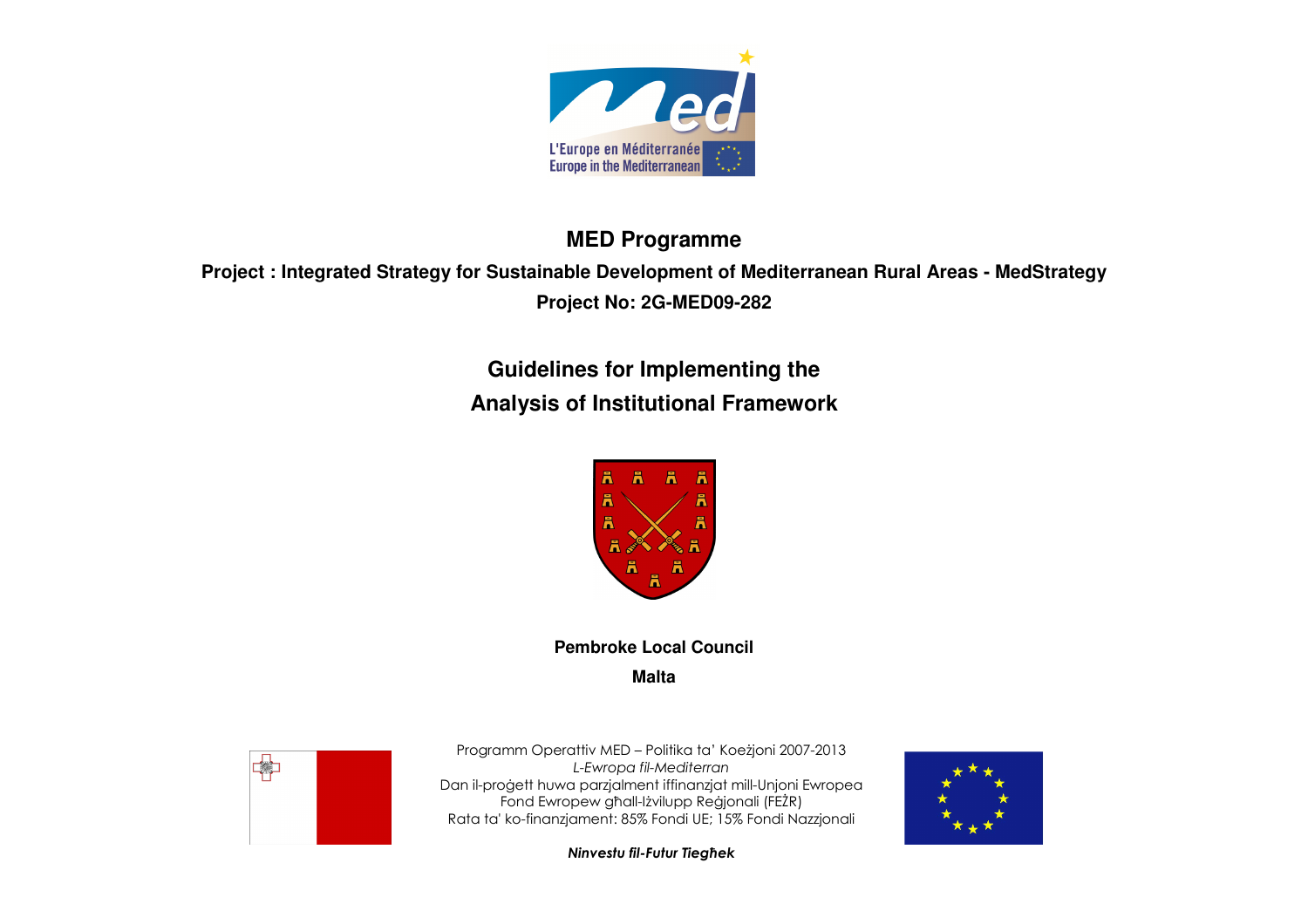# **Guidelines for Implementing the Analysis of Institutional Framework**

## **Component 3 – Territories and institutions: diagnosis and evaluation Phase 2 – Analysis of institutional framework**

**Deliverable:** 4 Reports on the Institutional Framework **Additional document:** Guidelines for Implementing the Analysis of Institutional Framework **Editor: Pembroke Local Council Author:** Lawrence Attard **Start date of project :** 01 June 2010 **Duration :** 24 months **Leading organisation for this document:** Pembroke Local Council**Revision :** First

The sole responsibility for the content of this document lies with the authors. It does not necessarily reflect the opinion of the European Communities.

The European Commission is not responsible for any use that may be made of the information contained therein.

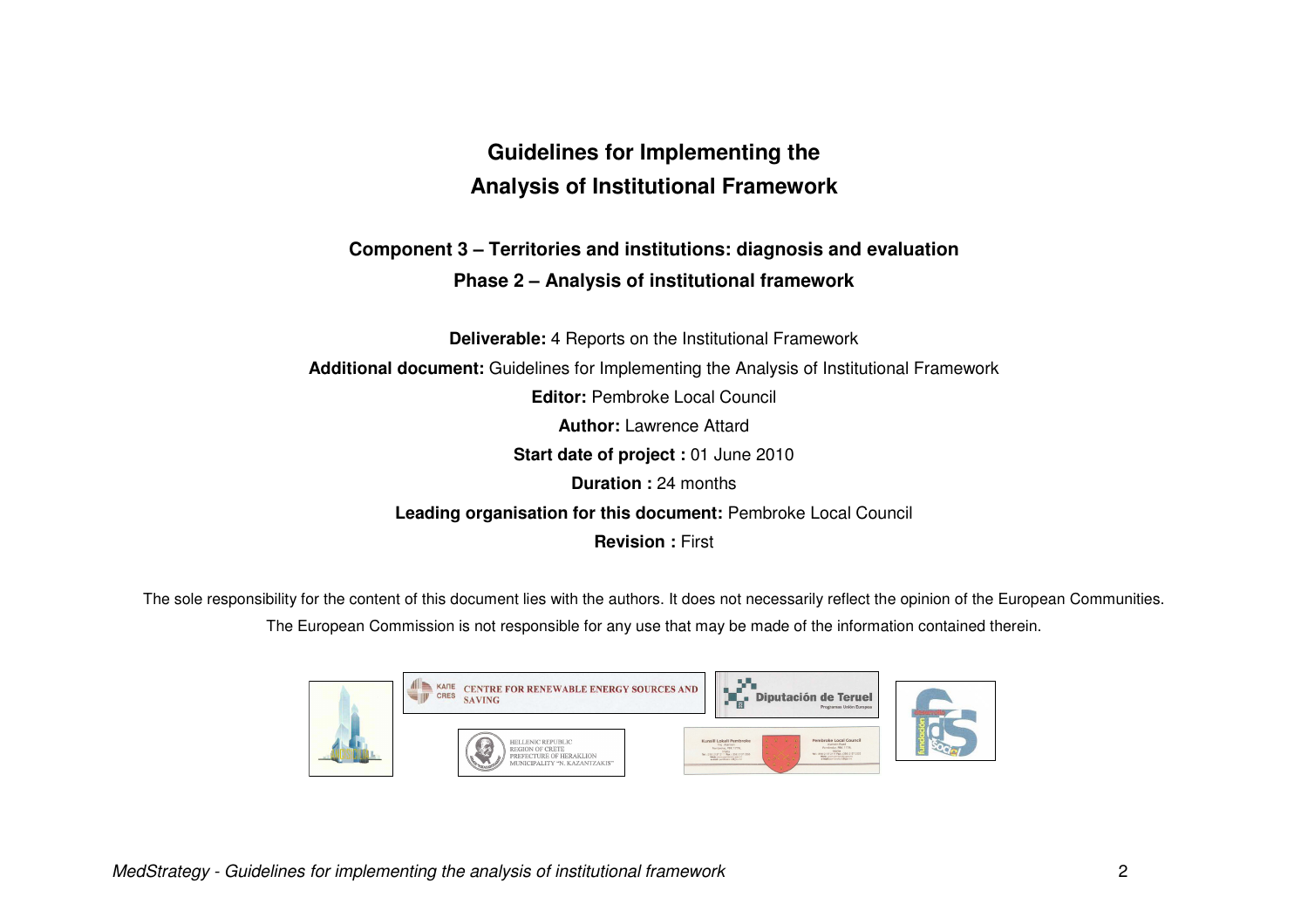# **Contents**

| 1           |     |  |  |  |  |  |
|-------------|-----|--|--|--|--|--|
|             | 1.1 |  |  |  |  |  |
|             | 1.2 |  |  |  |  |  |
|             | 1.3 |  |  |  |  |  |
|             | 1.4 |  |  |  |  |  |
|             | 1.5 |  |  |  |  |  |
|             | 1.6 |  |  |  |  |  |
|             |     |  |  |  |  |  |
| $\mathbf 2$ |     |  |  |  |  |  |
|             | 2.1 |  |  |  |  |  |
|             | 2.2 |  |  |  |  |  |
|             | 2.3 |  |  |  |  |  |
| 3           |     |  |  |  |  |  |
|             | 3.1 |  |  |  |  |  |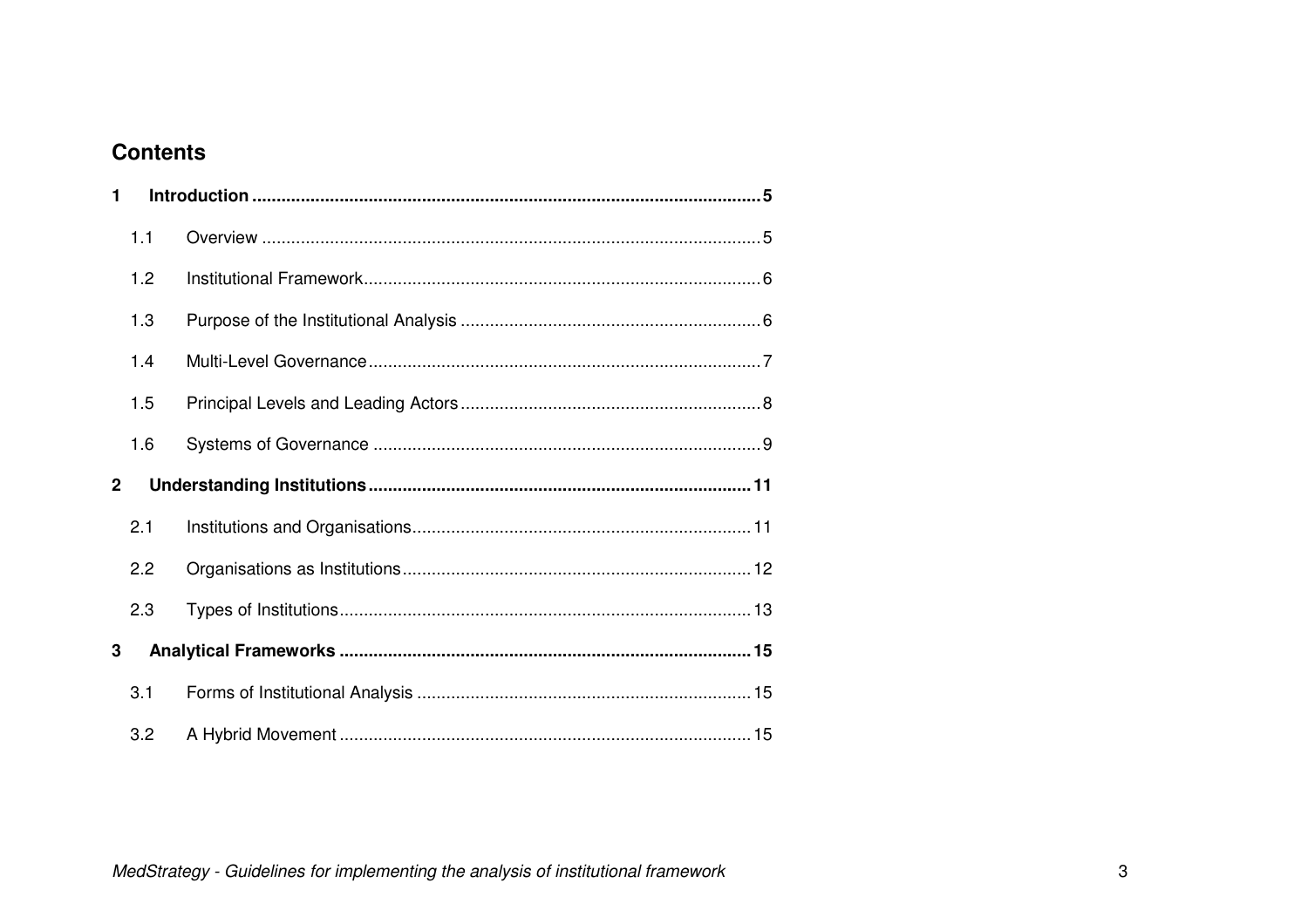|                                  | 3.3   |  |  |  |  |  |  |
|----------------------------------|-------|--|--|--|--|--|--|
|                                  | 3.4   |  |  |  |  |  |  |
|                                  | 3.5   |  |  |  |  |  |  |
| 3.5.1<br>3.5.2<br>3.5.3<br>3.5.4 |       |  |  |  |  |  |  |
|                                  |       |  |  |  |  |  |  |
|                                  |       |  |  |  |  |  |  |
|                                  |       |  |  |  |  |  |  |
|                                  | 3.5.5 |  |  |  |  |  |  |
|                                  | 3.6   |  |  |  |  |  |  |
|                                  |       |  |  |  |  |  |  |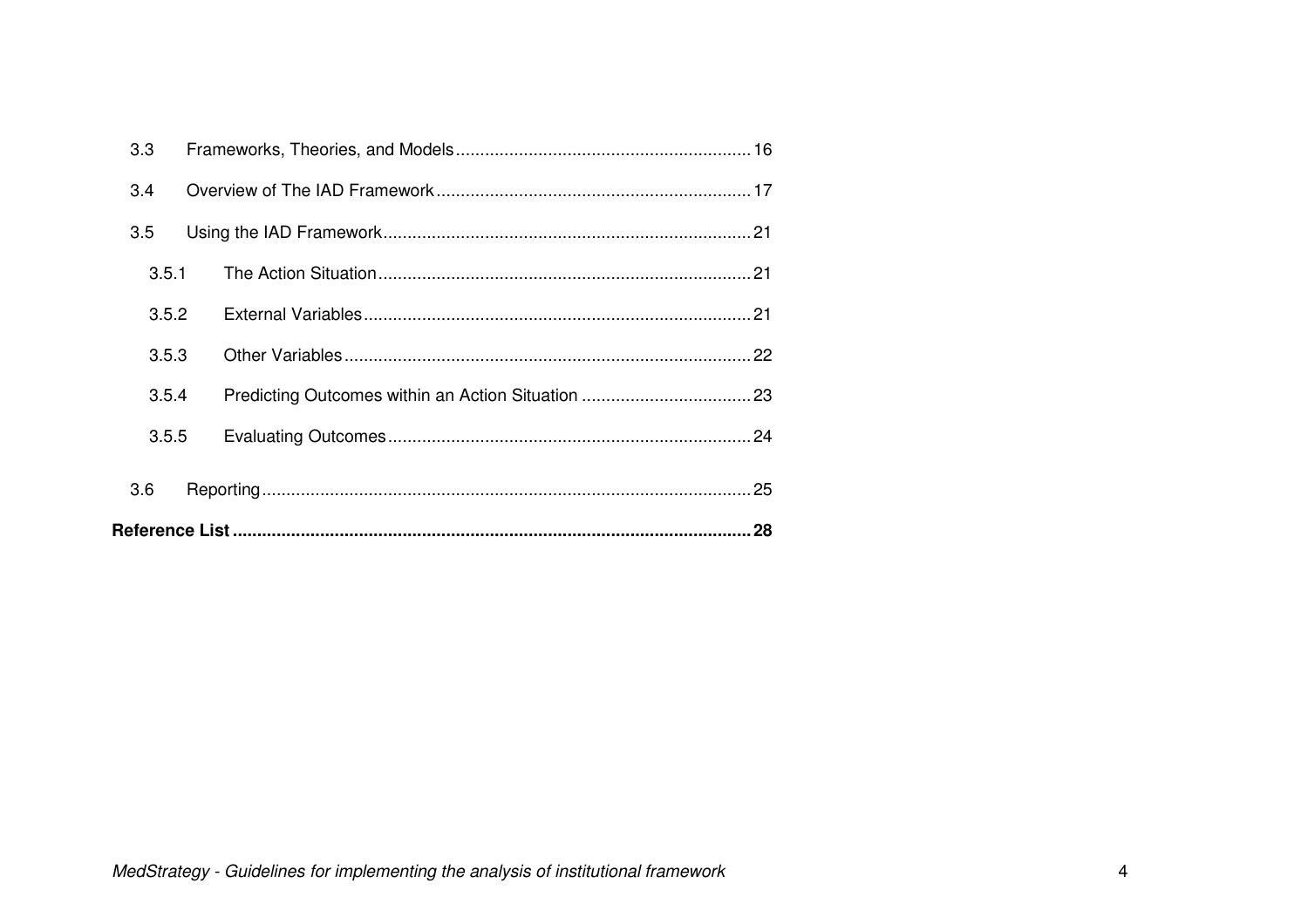### **1 Introduction**

### **1.1 Overview**

In line with the declared aims of the Med Programme to enhance the competitiveness and attractiveness of territories within the overriding principles of the EU, national and regional programmes, the MedStrategy project aims primarily at experimenting an innovative governance process through the setting up of a planning model that encourages the sustainable local development of Mediterranean rural areas.

MedStrategy focuses on 3 themes:

- Integration of economic, social and environmental dimensions of sustainability in planning;
- Development of integrated & shared strategies and actions through the cooperation of local authorities and the engagement of local communities (key actors, stakeholders) for the innovation of territorial governance;
- Setting up of common objectives & activities (preservation of cultural and natural heritage, competitiveness of territorial system, social & gender equality, etc) for local and transnational synergies of rural areas.

The success of the project's overall plan will ultimately depend to a large extent on the ability or otherwise of local authorities to influence the policy-making process and their real propensity to develop policies and programs. It is hardly necessary to stress the importance of the interdependences of the various institutional levels and the performance of the local authorities in fostering growth and innovation in a competent, efficient and effective manner.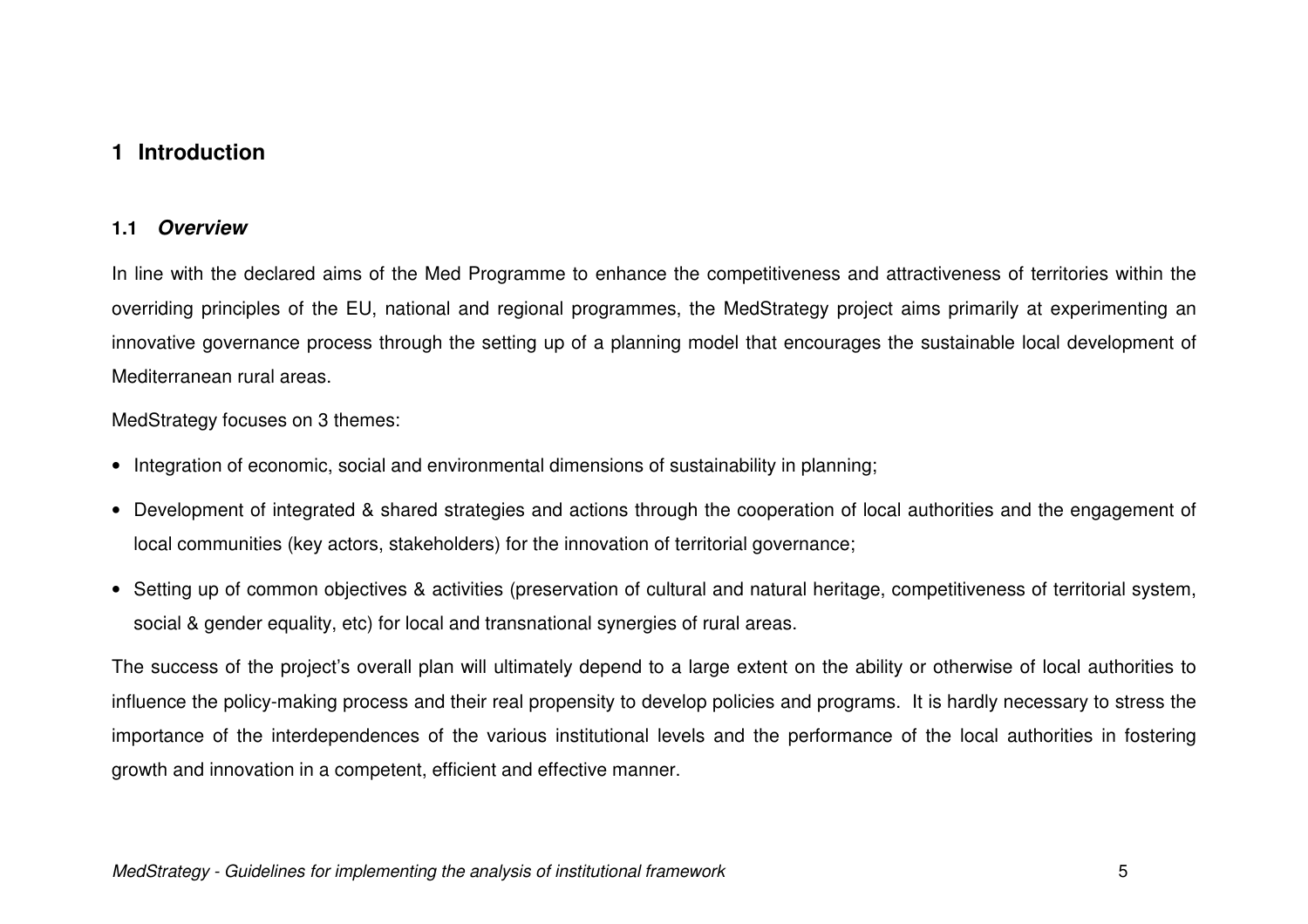### **1.2 Institutional Framework**

The Working Plan of the project provides for the implementation of 4 reports on the institutional framework. These reports are intended to present an in-depth analysis of the governance system of the local authorities in the respective MedStrategy countries, namely Italy, Greece, Spain and Malta. The reports will be propagated and publicised with a view to increasing the awareness of the various interactions between local institutions and the environment.

The aim of the current document is to propose an effective working framework for analysis in the various countries, and to lay down a harmonised methodology that will be used by the partners in the analysis proper and in the drafting of the reports. The guidelines are being presented by Pembroke Local Council, Malta (Partner No. 6) as the partner responsible for this phase.

### **1.3 Purpose of the Institutional Analysis**

In carrying out an institutional analysis of the subject area it is intended to investigate the interdependences of the various institutional levels, and particularly the performance of the local authorities in fostering synergies and to influence the policy-making process. Institutional Analysis studies how institutions behave and function according to both empirical rules (informal rules-in-use and norms) and also theoretical rules (formal rules and law). The field deals with how individuals and groups construct institutions, how institutions function in practice, and the effects of institutions on society.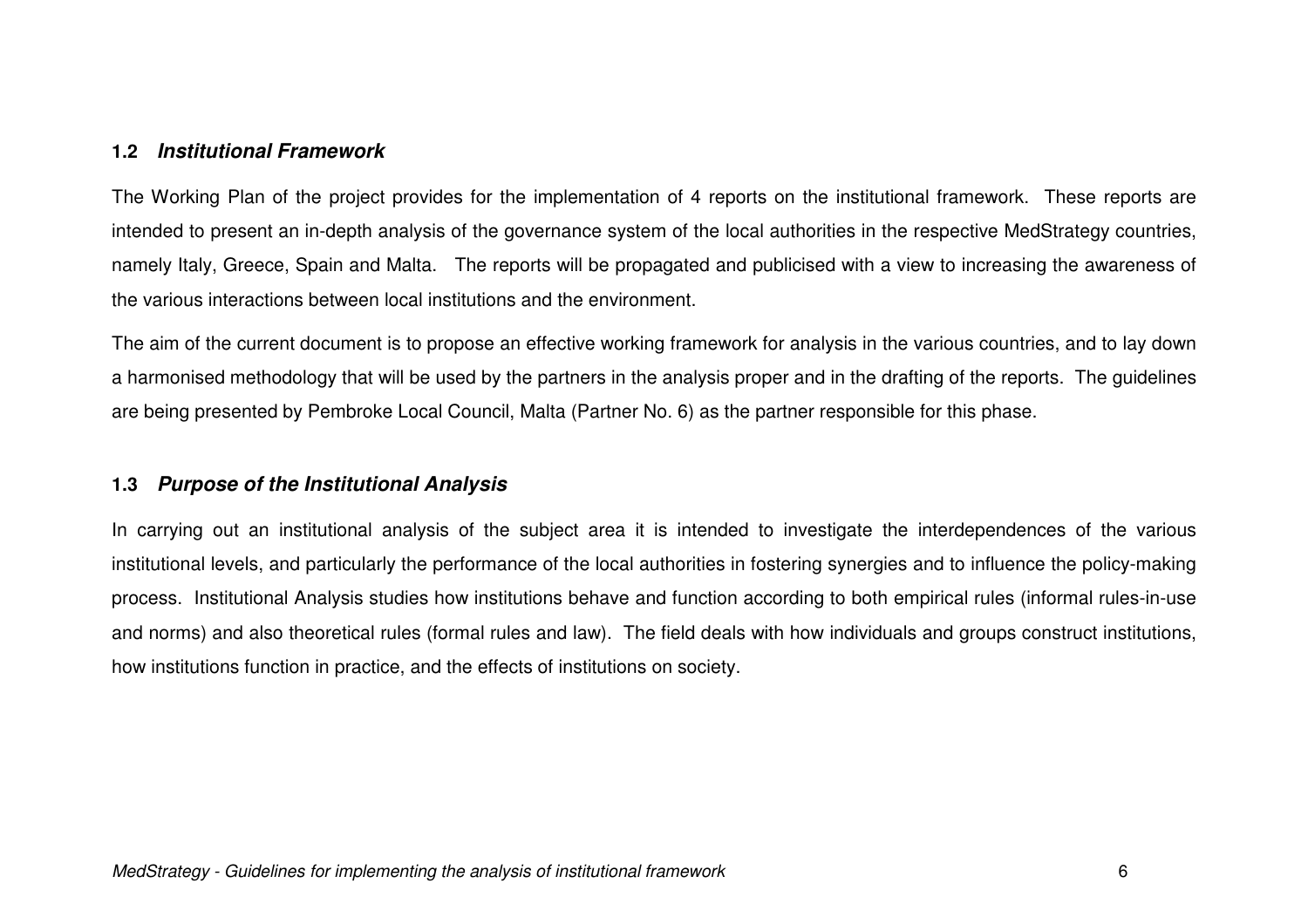Constructs of Governance

### **1.4 Multi-Level Governance**

According to Marsden and Murdoch, 1998, the governance of rural areas can be seen as multidimensional in that it involves:

- a multiplicity of actors,
- different levels of government and participation in the policies,
- different functions and various modalities of relations between levels of government and actors.

To understand the systems of governance it is desirable to start of by mapping the various levels of government and participation, and of the actors involved at each level. Institutional changes and public policies have been created and overlapped at different levels, and different actors to enter the scene at varying times, making the mapping process that much more difficult. However, any levels and actors identified at this stage will feed into the institutional analysis framework as will be described later in this document.

Wherever several institutions and social players are involved, governance becomes crucial. Institutional systems in the EU are moving towards administrative decentralisation, while supra-national institutions (like the European Commission) tend to guide public policies by establishing a framework of common rules for Member States. Many systems of governance, including those that involve rural policies, are multi-level. The multi-level aspect is a reality in many countries with developed economies, wherein the emphasis is placed on the distribution of powers among the different levels of government not according to a hierarchical order, but rather, a logic that recognises the existence of interdependence among levels and actors, where each contributes with specific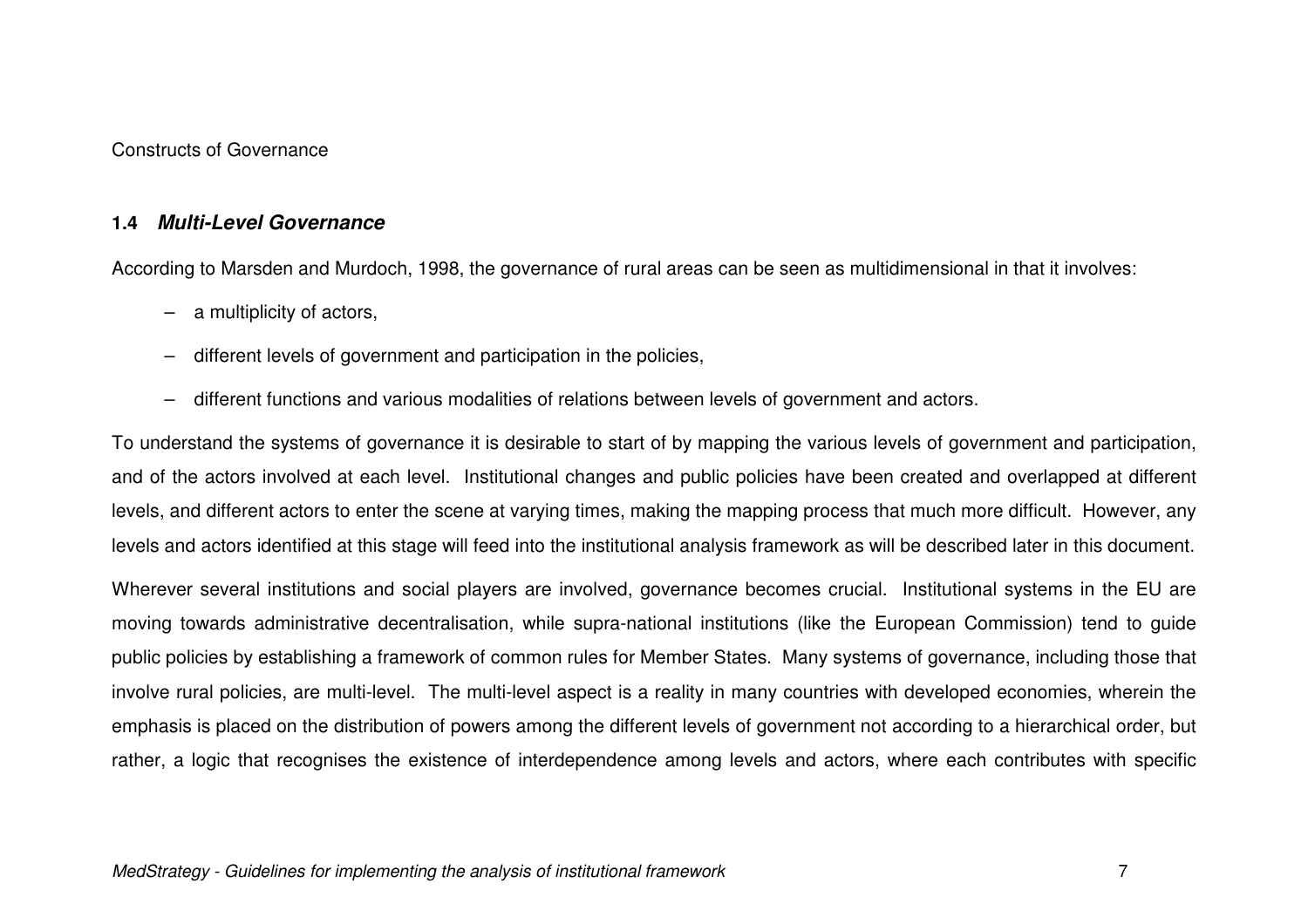resources and skills. However, in these countries there are many obstacles and difficulties in attaining real multilevel coordination (Mantino, 2010).

### **1.5 Principal Levels and Leading Actors**

The main levels and leading actors involved are:

- (a) the national level, generally coinciding with the State (in some systems, the federal State)
- (b) the regional level, where the concept and dimension of region can also vary greatly internationally, which among other things creates problems of comparability between/ among countries
- (c) the intermediate level (sub-regional), which can be very important in highly decentralised systems and/or ones with very large regions: this basically involves a level somewhere between the regional and local level, which can play a role especially in countries with a variety of territorial contexts
- (d) finally, the local level, which is the one closest to local communities, civil society, and public and private operators that promote development projects on a local scale

Local actors - authorities and emerging civil society groups – are demanding ever-higher participation in policy formulation and management. Factors affecting such demands include the negative effects of globalisation, the crisis of traditional values, and the deterioration of the state of the environment in industrialised countries. Local actors now cooperate to formulate strategies for development, monitor relevant policies, etc. In the European context, multilevel governance is obviously made more complex by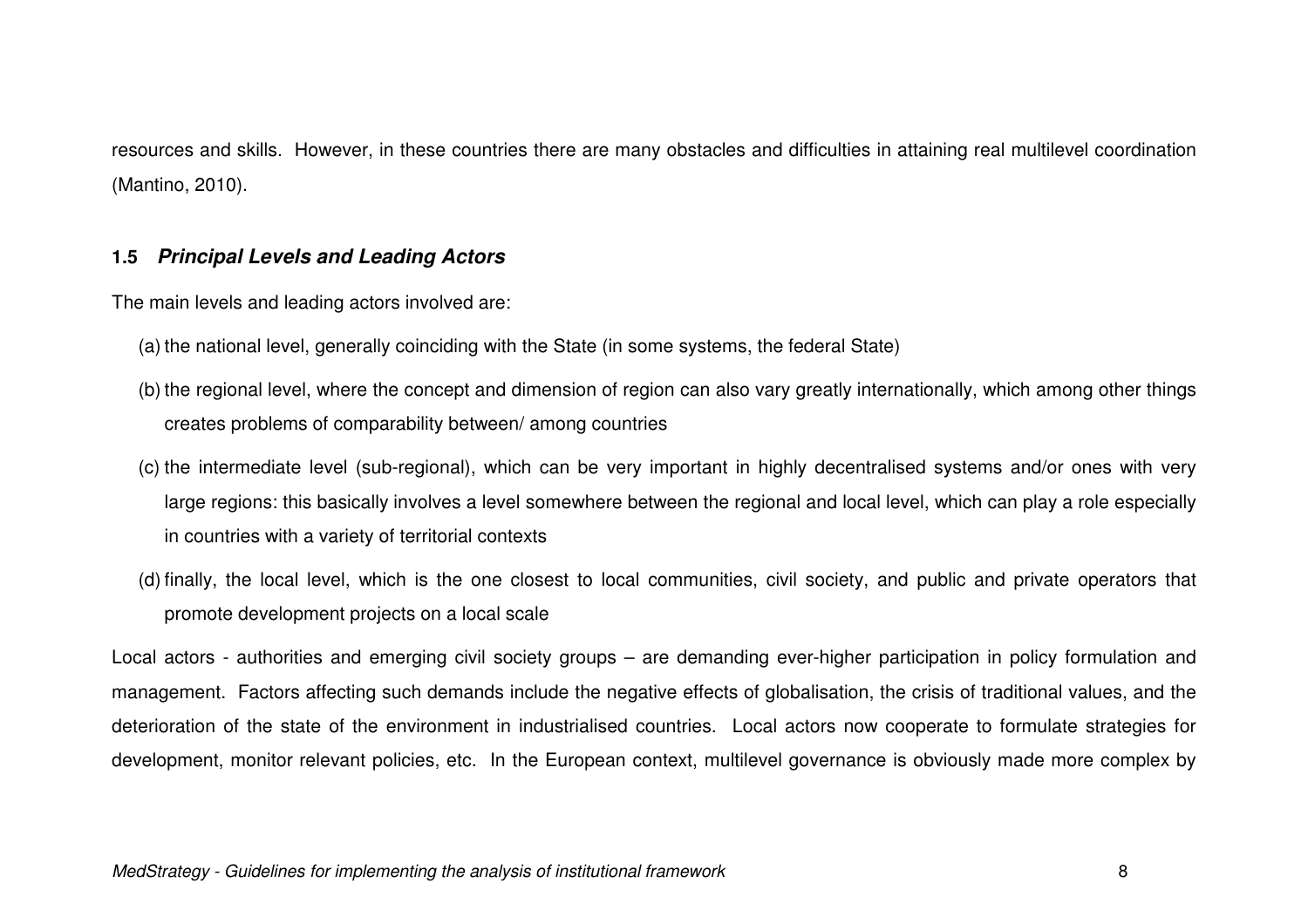the presence of a fifth level that is supra-national: the European Union, which comprises such institutions as the European Council, European Parliament and European Commission. All of these play a decisive role in the definition of a legislative and conceptual framework of reference for many common policies, including rural development policies in all the Member States (Mantino, 2010).

### **1.6 Systems of Governance**

The second step in analysing governance is to distinguish between different systems of governance:

- (a) Centralised systems
- (b) Decentralised ststems
- (c) Mixed systems

Centralised systems are characterised by the main share of the planning and management functions coming under national competencies. The selection of local partnerships and/or local-scale projects is of national competence, and most frequent problems of coordination arise at the national level among different sectors of the national administration.

In Decentralised systems, the presence of the national administration in current management is less pronounced. National administration exclusively concerns strategic planning, the allocation of financial resources among the lower levels, and the establishment of common rules for functions important for planning. There is a greater role of the regional level and greater participation of the intermediate and local levels, while the election of individual projects occurs at local level. Decentralised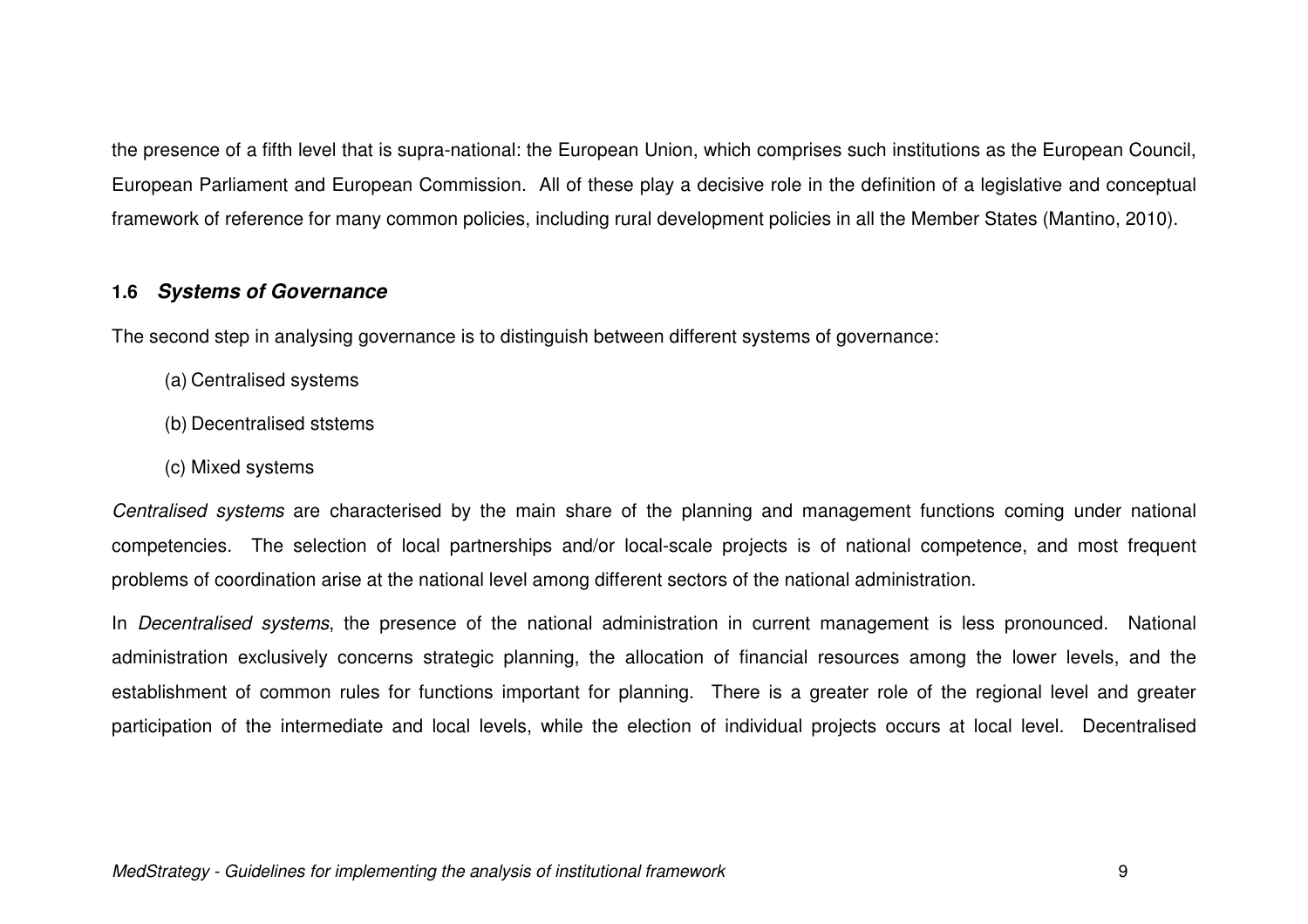financial management and greater number of actors (institutions, associations, different types of organisations, etc.) entail a need for coordination at several levels, including local.

Mixed systems (based on concerted action among the actors) involve a great number of actors, with a system of rules and procedures making it possible for the vertical and horizontal actors to mutually agree on decisions concerning the functions of planning and management. Certain crucial steps in the planning and management phases are established within a framework of co-decision by important groups of actors, while operational phases assigned to the regions or other intermediate bodies/agencies (Mantino, 2010).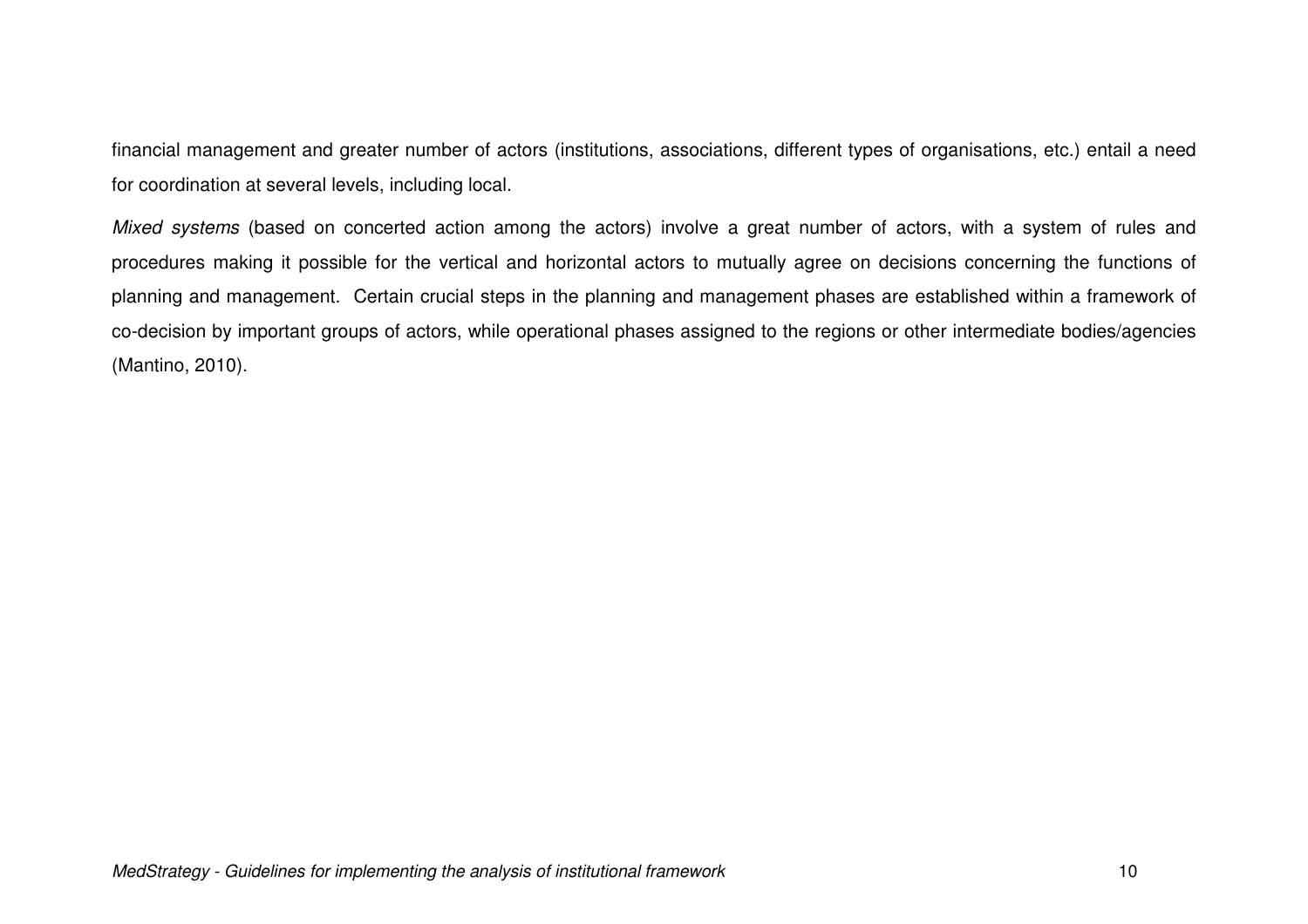### **2 Understanding Institutions**

### **2.1 Institutions and Organisations**

Institutions can be defined as structures and mechanisms of social order and cooperation governing the behaviour of two or more individuals. Institutions are "complexes of norms and behaviours that persist over time by serving collectively valued purposes" (Uphoff, 1986), long-standing rules and rights governing social and productive behaviour. By "institutions" contemporary sociology means the complex social forms that reproduce themselves such as governments, the family, human languages, universities, hospitals, business corporations, and legal systems (SEP, 2007). Organizations, by contrast, are sometimes viewed as the players and structures, or "groups of individuals bound together by some common purpose to achieve objectives" (North, 1990). In this view institutions thus form the 'framework' upon which organizations are based.

In ordinary language, however, the terms "institutions" and "social institutions" are used to refer to a miscellany of social forms, including conventions, rules, rituals, organisations, and systems of organisations. Social institutions need to be distinguished from less complex social forms such as conventions, rules, social norms, roles and rituals. The latter are among the constitutive elements of institutions. Social institutions also need to be distinguished from more complex and more complete social entities, such as societies or cultures, of which any given institution is typically a constitutive element. (SEP, 2007).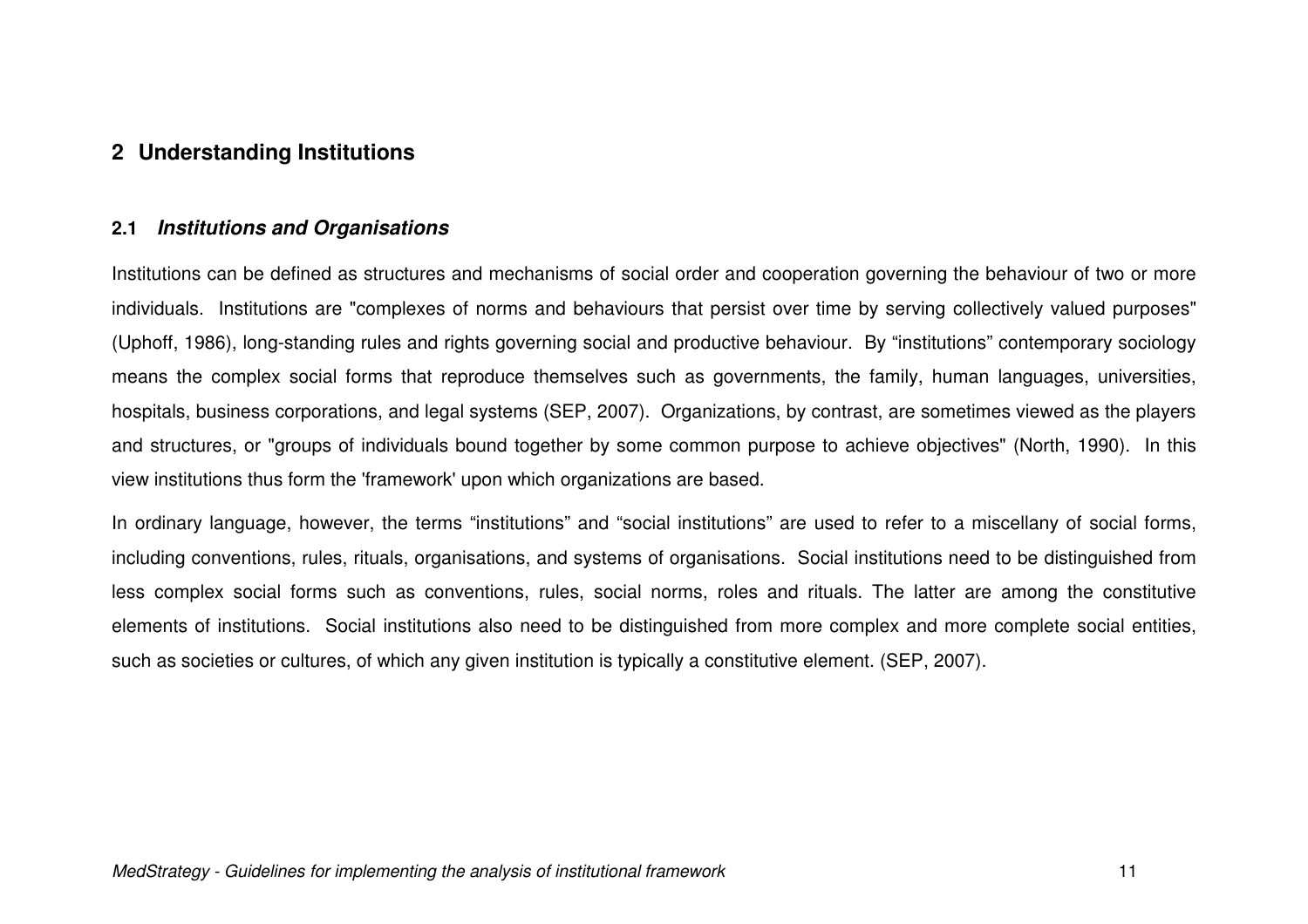#### **2.2 Organisations as Institutions**

Scott (2001) makes an argument whereby social institutions are often organisations, and many institutions are systems of organisations. As an example we may cite capitalism as a specific kind of economic institution consisting of specific organisational forms organised into a system. Governments may be regarded as meta-institutions that organise other institutions or systems of organisations, regulating and coordinating economic systems, educational institutions, police and military organisations and so on largely by way of legislation (Scott, 2001).

Some institutions are not organisations, or systems of organisations, and do not require organisations. Under this category fall such things as the English language, an institution that can exist independently of any organisations specifically concerned with language. SEP (2007) describes an economic system that does not involve organisations, namely a barter system involving only individuals. An institution that is not an organisation or system of organisations involve specific interactive activity involving:

- (i) differentiated actions, e.g. communication involves speaking and hearing/understanding, economic exchange involves buying and selling, that are;
- (ii) performed repeatedly and by multiple agents;
- (iii) in compliance with a structured unitary system of conventions, e.g. linguistic conventions, monetary conventions, and social norms, e.g. truth-telling, property rights (SEP, 2007).

These guidelines are mainly concerned with social institutions (including meta-institutions) that are also organisations or systems of organisations. The term "institution" in such expressions as "the institution of government" may sometimes mean a particular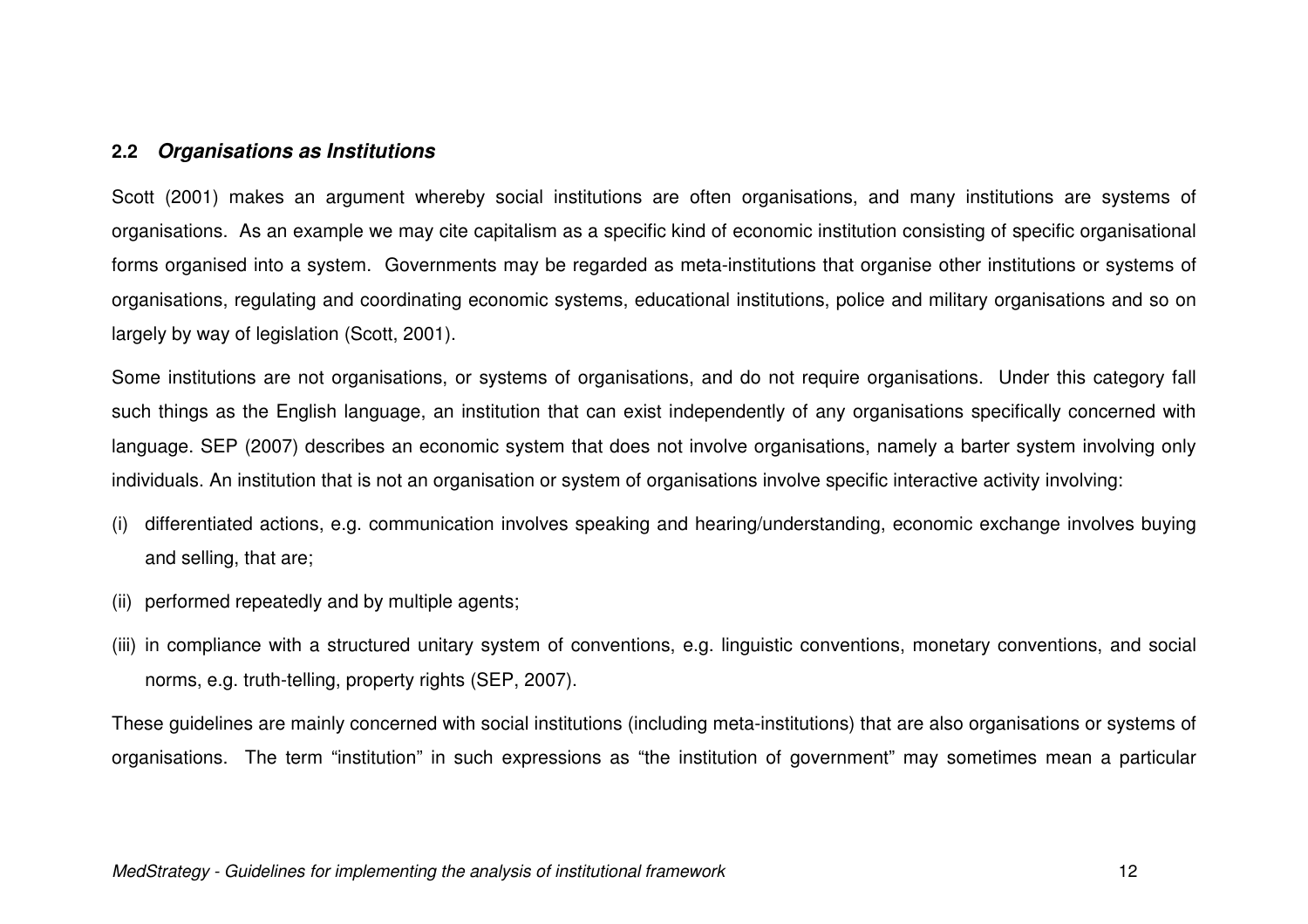grouping, such as the current local government in Pembroke, but at other times it may mean a type, such as a set of characteristics of a local government.

### **2.3 Types of Institutions**

Sociologists recognise a number of institutions, many of which need to be considered in an analysis of the institutions of a particular territory. A few are listed hereunder:

- Marriage and the family
- Religion and religious institutions
- Educational institutions schools
- Research community Academia and universities; research institutes
- Medicine hospitals and other health care institutions
- Law and legal system courts, judges, the legal profession
- Criminal justice or penal systems prisons
- Military or paramilitary forces
- Police forces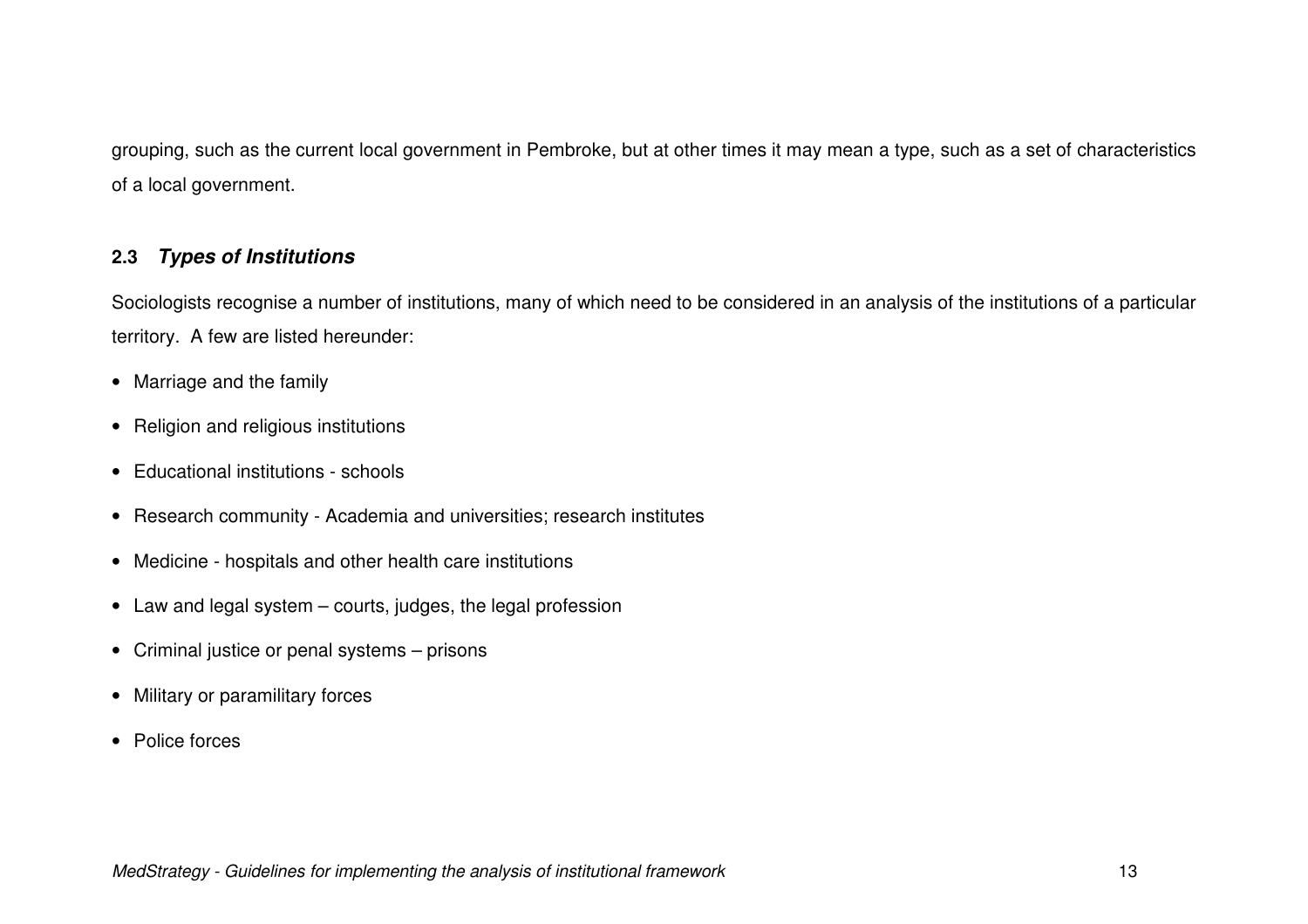- Mass media including the news media and the popular media
- Industry businesses, including corporations
- Civil society or NGOs Charitable organizations, advocacy groups, political parties, think tanks, virtual communities
- Government
- Public service.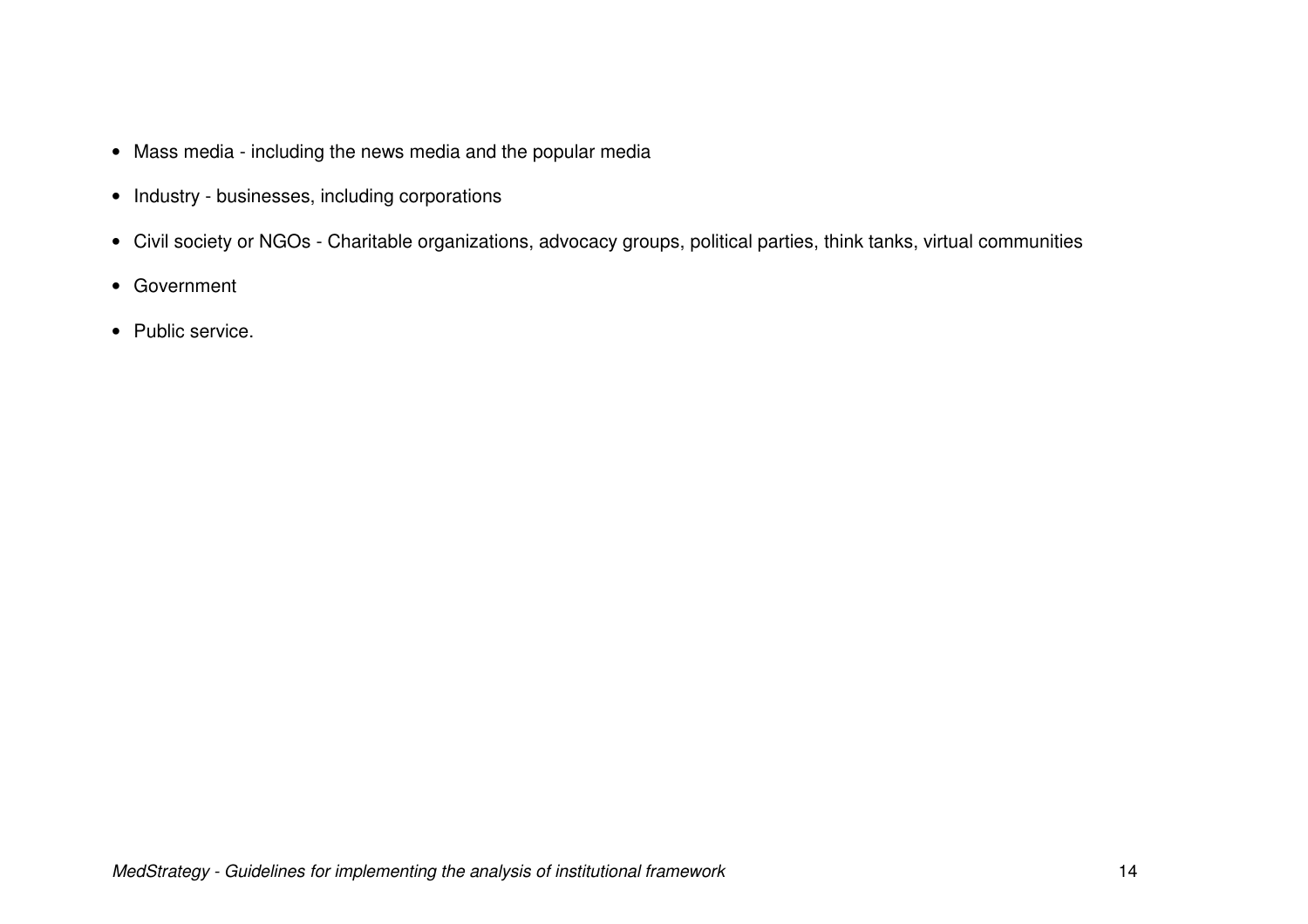### **3 Analytical Frameworks**

### **3.1 Forms of Institutional Analysis**

Many academic fields make use of some form of institutional analysis, and the term is therefore variously used accordingly to denote a number of different meanings. Thus we may speak of an institutional analysis referred to the analysis of data from health or education institutions. Sociology has applied institutional analysis in order to study how social institutions such as the laws or the family evolve over time (Durkheim, 1983, 1995). Another meaning refers to institutions as ways of thinking that have a direct impact on behaviours, such as why economic behaviours do not conform to the theory of supply and demand. This school of thought goes back to early 20th-century economists like Pareto (Pareto, 1935), whilst Douglass North is one of the most prominent contemporary figures of institutional analysis in economics (Davis and North, 1971; North and Thomas, 1973).

### **3.2 A Hybrid Movement**

Sociological and economic approaches to institutional analysis have fused to produce a new focus on how organizations and individuals within organizations make economic and managerial decisions, particularly by investigating the non-rational, the noneconomic, and the non-psychological. This movement emerged in the 1980s, producing the multi-faceted New Institutional Analysis. One facet tries to improve economic models based on the theory of public choice, and one of its applications is known as the institutional analysis and development (IAD) framework (Ostrom, 1990). The IAD framework is the most notable of the many approaches to conducting institutional analysis, and is particularly useful in understanding a wide variety of institutional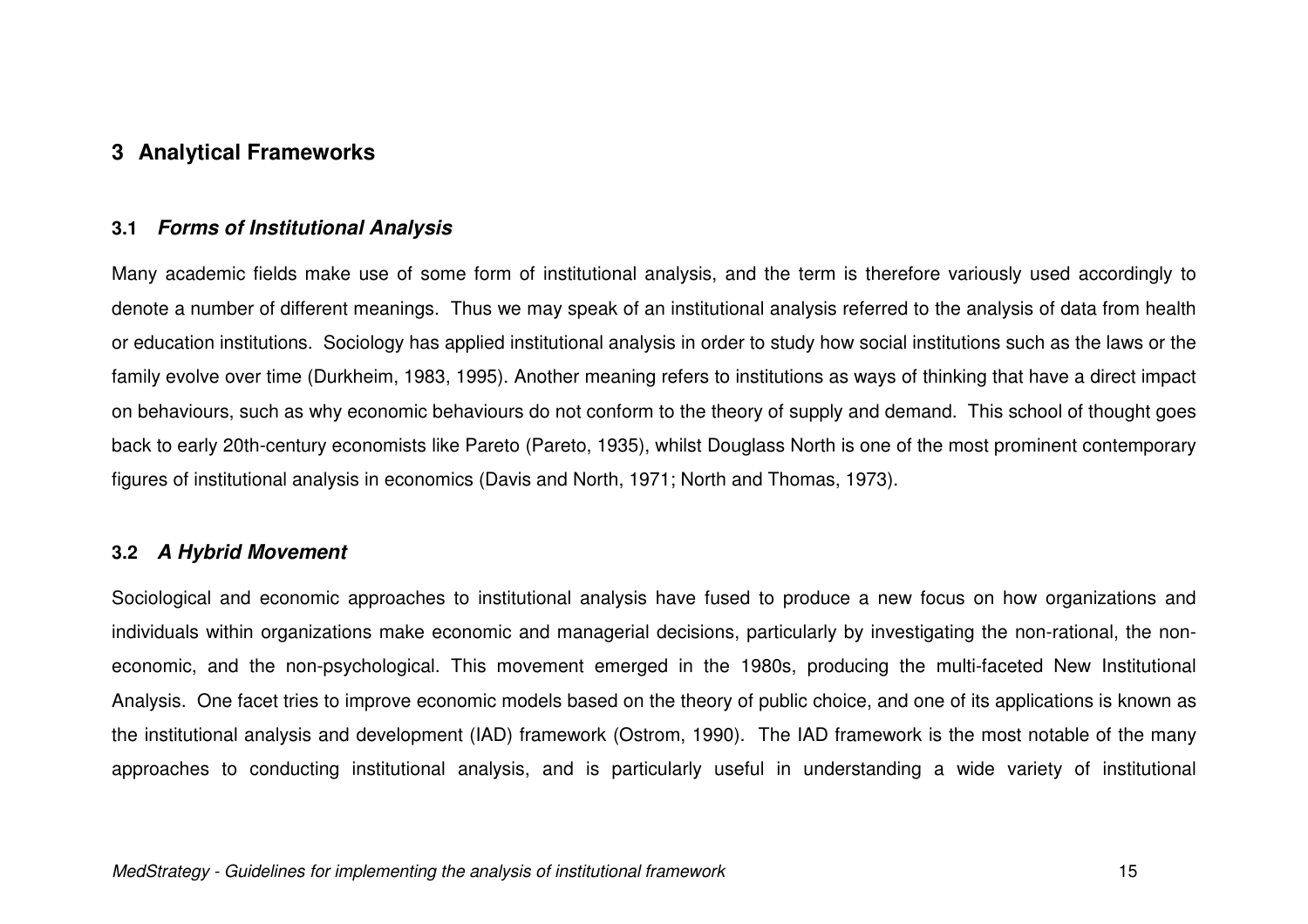arrangements in both developed and developing countries. The framework emphasizes the careful consideration of contextual factors, whilst it contains no normative biases and does not presume a priori that one type of institutional arrangement is preferred to another. Another variant of the New Institutional Analysis is influenced by organizational sociology and seeks to integrate Max Weber's work on bureaucratic mentality (Weber, 1978; Di Maggio and Powell, 1991).

### **3.3 Frameworks, Theories, and Models**

The traditional approach to understanding public policy involves dividing the process into distinct units, or stages: problem identification, agenda setting, formulation, adoption, implementation, and evaluation. This way of thinking about policy has been termed the "stages heuristic" (Sabatier and Jenkins-Smith, 1993). The stages heuristic has proved a helpful teaching tool, but it is less useful in allowing us to address research questions and understand the complexity and interconnectedness of factors affecting policy processes and outcomes. In fact, it provides no basis for causal linkages, no testable hypotheses, and no means to aggregate knowledge across individual studies of different policy sectors using different disciplinary approaches. For these, we need more carefully constructed approaches (Koontz, 2003).

Ostrom, 2011 proposes that the study of institutions depends on theoretical work undertaken at three levels of specificity that are often confused with one another. These essential foundations are (i) frameworks, (ii) theories, and (iii) models.

Frameworks are the most general forms of theoretical analysis, identifying the elements and general relationships among these elements that one needs to consider for institutional analysis. They provide a general set of variables that can be used to analyze all types of institutional arrangements (Ostrom, 2011).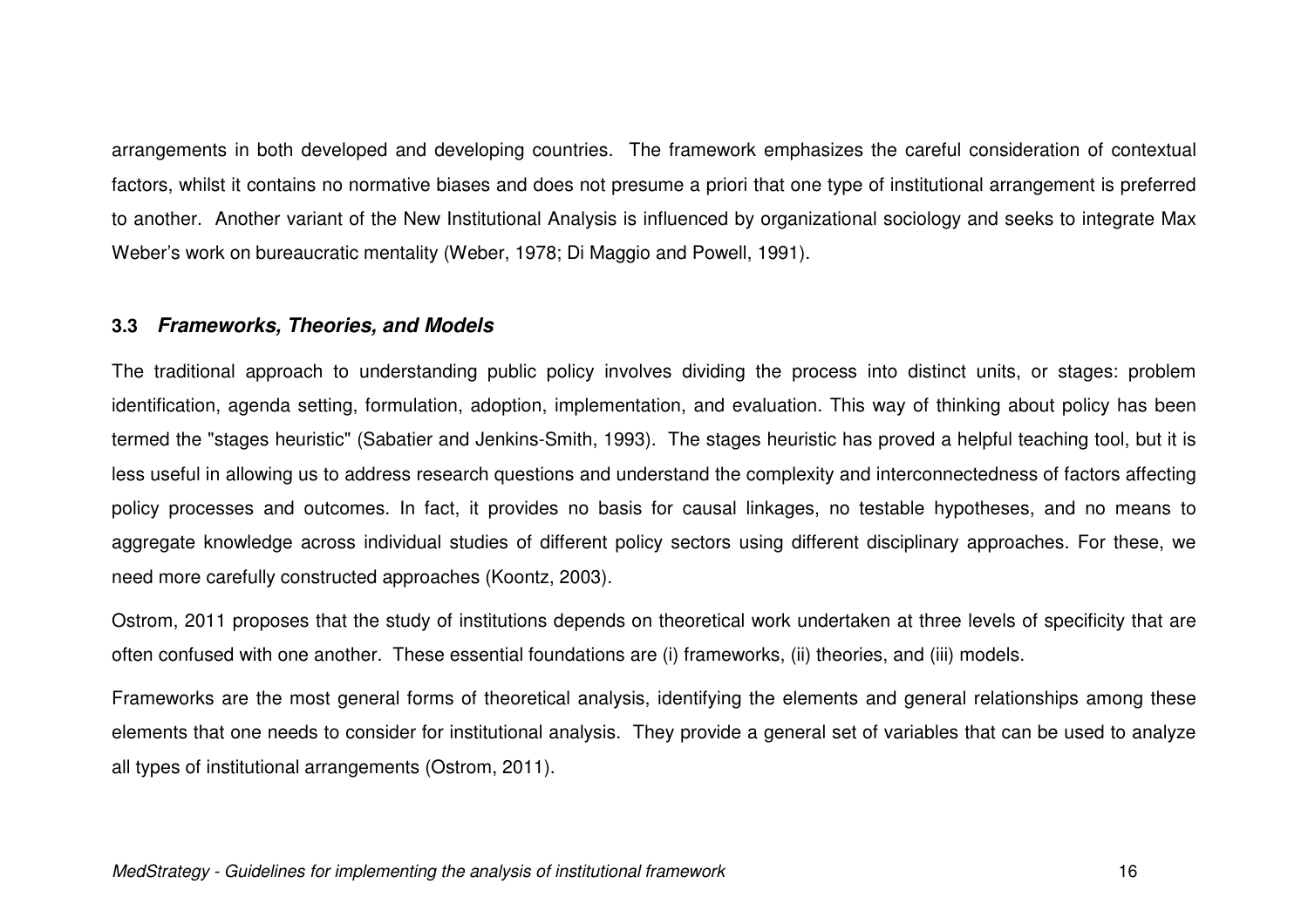Theories enable the analyst to specify which elements of a framework are particularly relevant to particular questions and to make general working assumptions about the shape and strength of these elements. Theories make assumptions that are necessary for an analyst to diagnose a specific phenomenon, explain its processes, and predict outcomes. Multiple theories are usually compatible with one framework. Economic theory, game theory, transaction cost theory, social choice theory, covenantal theory, and theories of public goods and common-pool resources are all compatible with the IAD framework (Ostrom, 2011).

Models involve making precise assumptions about a limited set of variables and parameters to derive precise predictions about the results of combining these variables using a particular theory. Logic, mathematics, game-theory models, agent-based models, experimentation and simulation, and other means are used to explore systematically the consequences of these assumptions on a limited set of outcomes. Multiple models are compatible with most theories (Ostrom, 2011).

For scholars and policymakers interested in issues related to how different governance systems enable individuals to solve problems democratically, the IAD framework helps to organize diagnostic, analytical, and prescriptive capabilities. It also aids in the accumulation of knowledge from empirical studies and in the assessment of past efforts at reforms (Ostrom, 2011).

### **3.4 Overview of The IAD Framework**

The Institutional Analysis and Development (IAD) Framework that had been formulated over a number of years by Dr. Ostrom and her colleagues at Indiana University's Workshop in Political Theory and Policy Analysis (Blomquist and deLeon, 2011). The framework focuses on how rules (institutions) and attributes of the physical and cultural world combine to shape outcomes.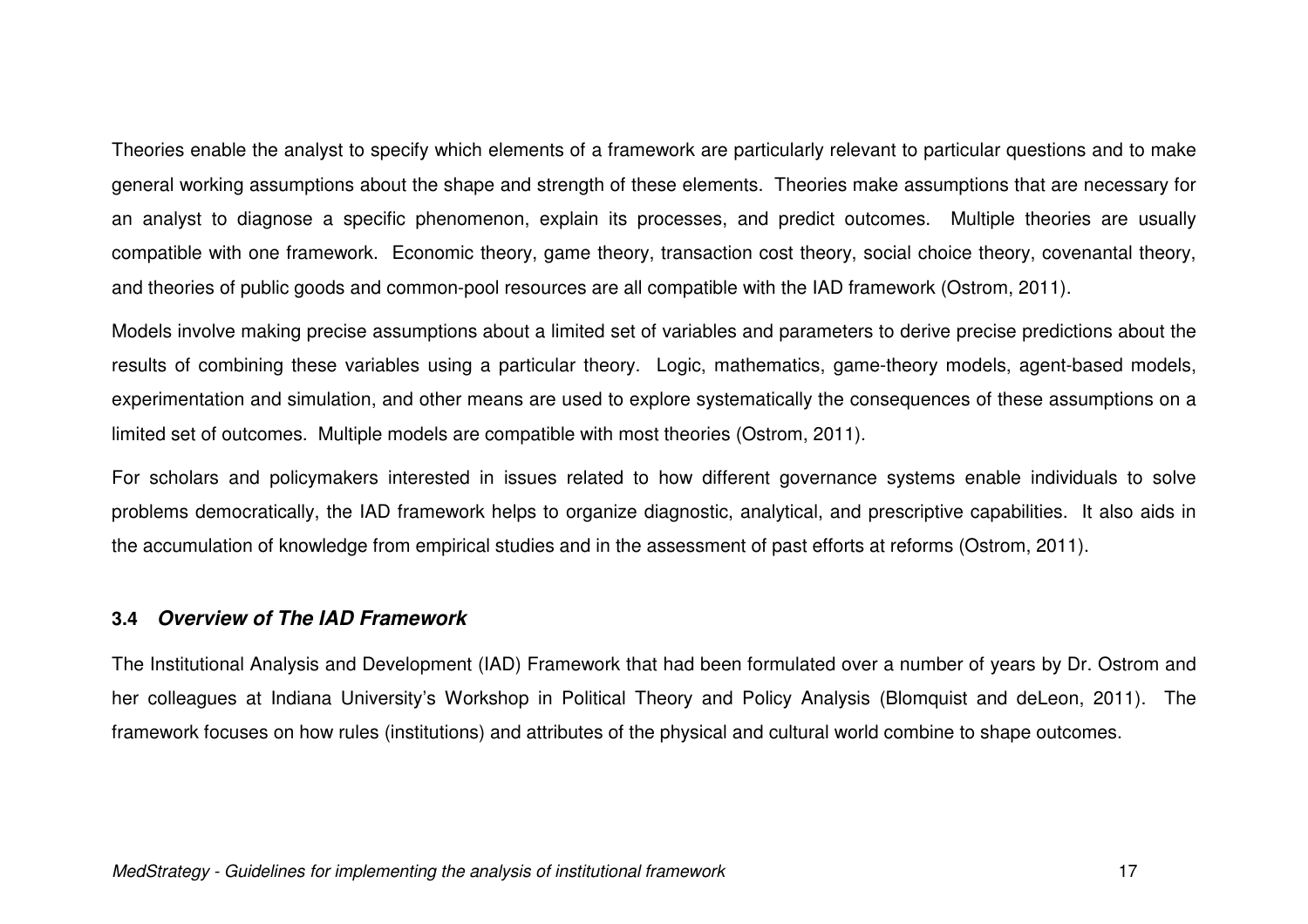An institutional framework should identify the major types of structural variables that are present to some extent in all institutional arrangements, but whose values differ from one type of institutional arrangement to another. The IAD framework is thus a multi-tier conceptual map. The original framework started with the action arena as the unit of analysis and focus of investigation. The terms "action arena" and "action situation," used until recently when arraying the IAD framework, have confused many users, with the "action arena" intended to contain an action situation and actors. When integrating the IAD into a broader framework for social–ecological systems, it was not possible to keep as much detail about the difference between actors and the situation. Thus, as shown in Figure 1, Ostrom (2011) has endorsed a simplification, as discussed by McGinnis (2011), focused on the action situation leading to interactions and outcomes. Then, as in Figure 2, when one opens up the action situation and looks at the component parts of it, one can specify how one is analyzing the actor at that level. An action situation is the "social space where individuals interact, exchange goods and services, engage in appropriation and provision activities, solve problems, or fight" (Ostrom, et al., 1994).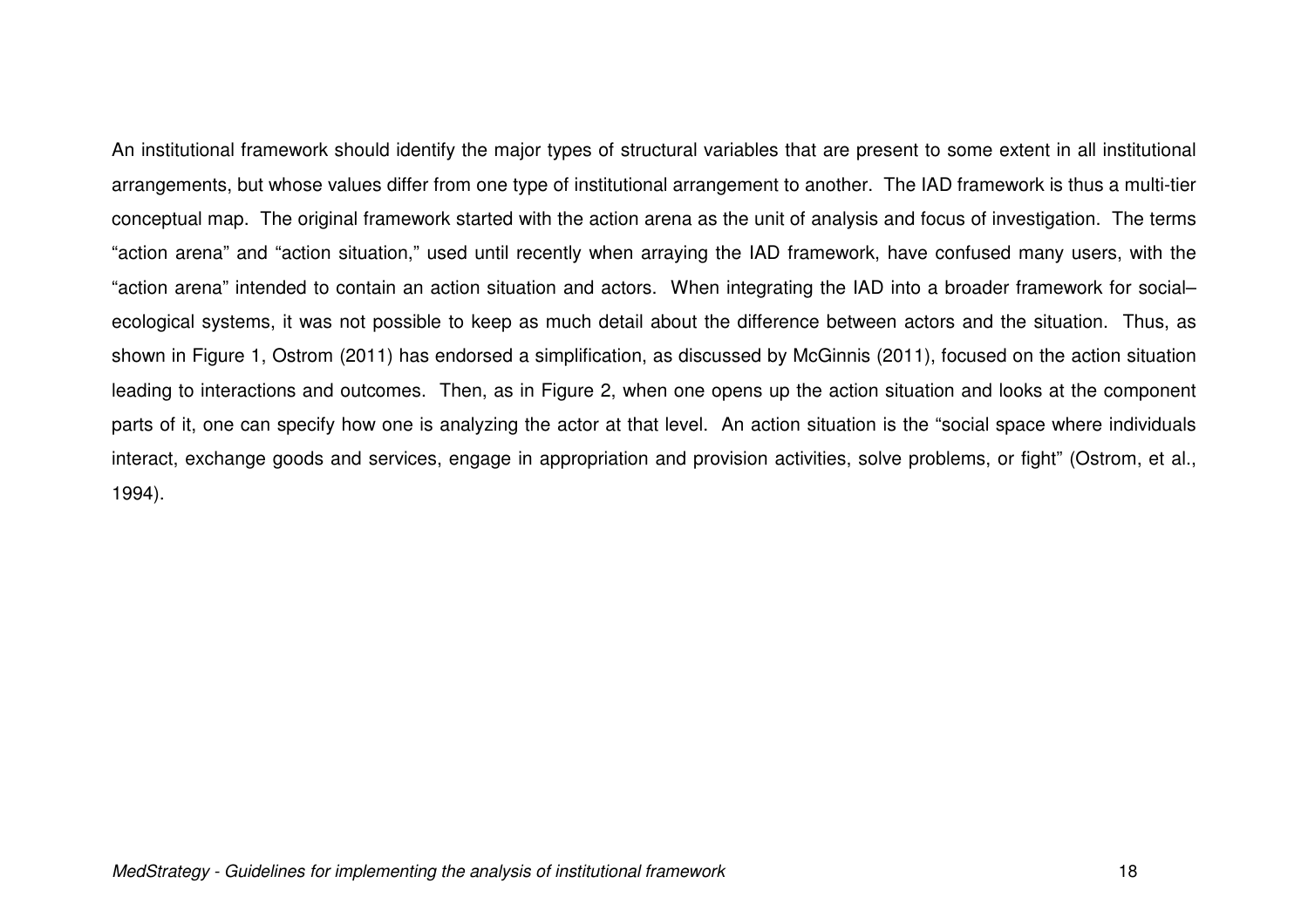

**Figure 1 A Framework for Institutional Analysis** 

(Source: Ostrom, 2011)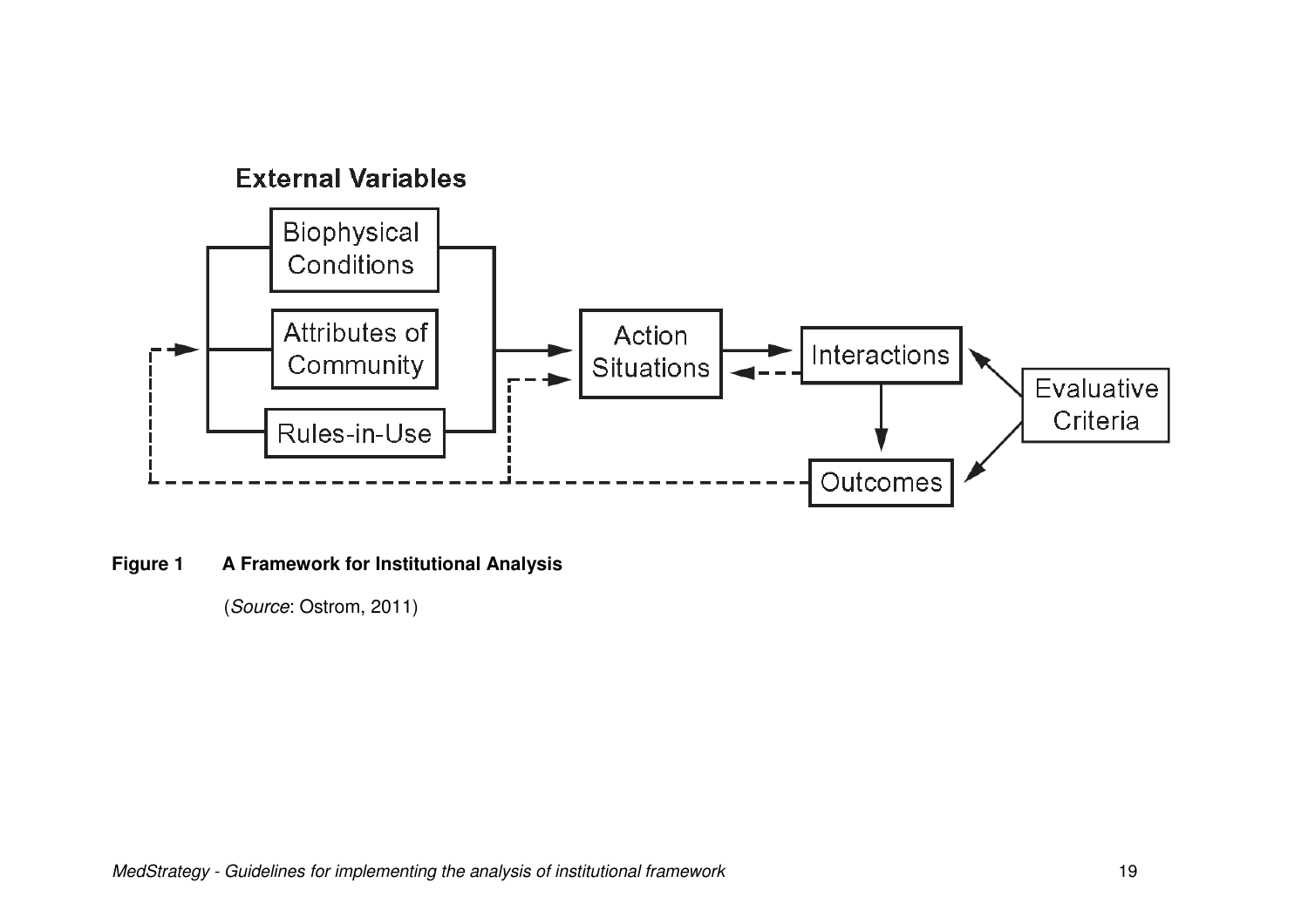

### **Figure 2 The Internal Structure of an Action Situation**

(Source: Ostrom, 2011)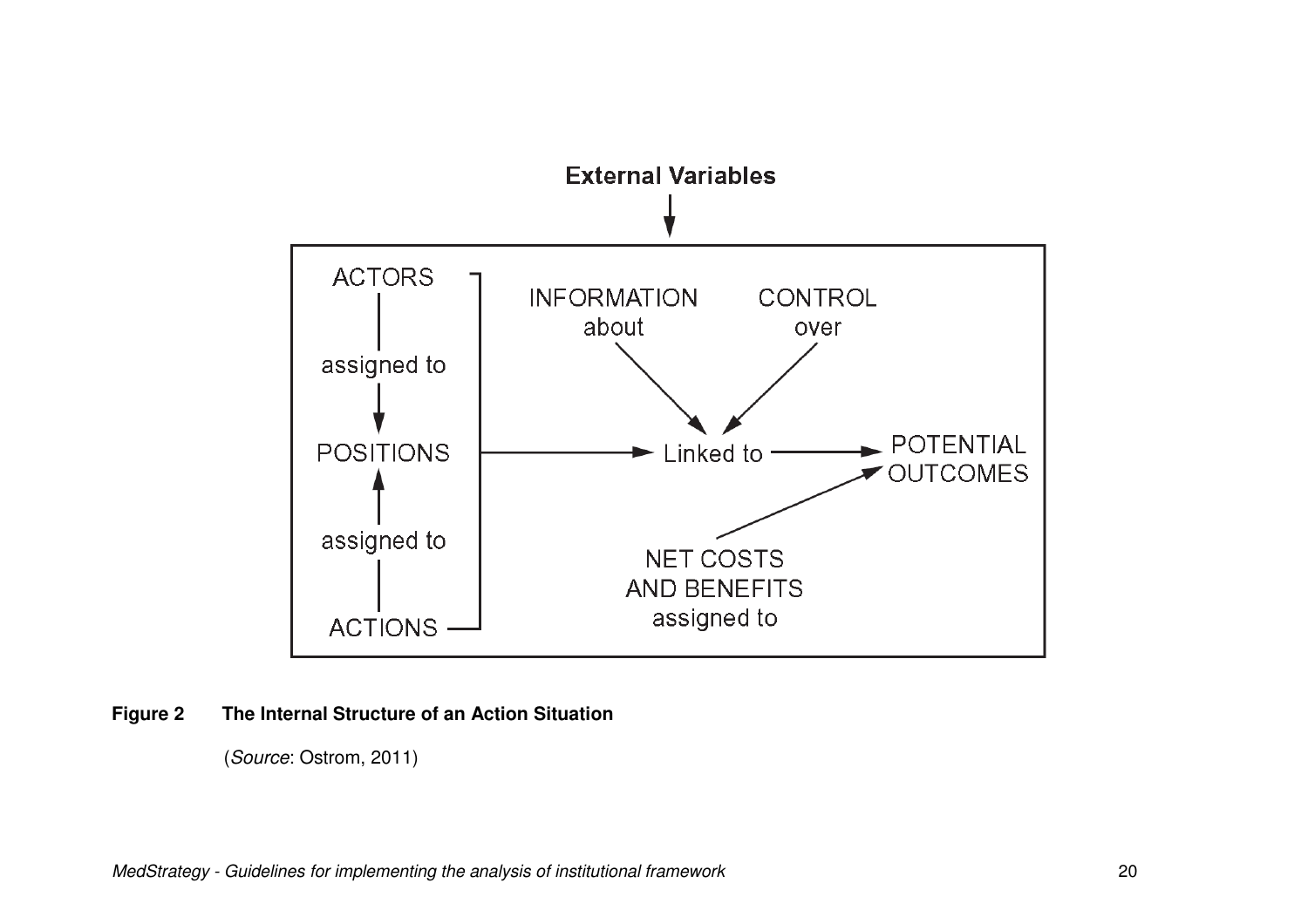### **3.5 Using the IAD Framework**

#### **3.5.1 The Action Situation**

Ostrom (2011) identifies the key steps of using the framework as being the identification of an action situation and the resulting patterns of interactions and outcomes, and evaluating these outcomes (see Figure 1). The action situation must be chosen such that it can be utilized to describe, analyze, predict, and explain behavior within institutional arrangements. An actor within an action situation (an individual or a firm) includes assumptions about four clusters of variables:

- 1. The resources that an actor brings to a situation;
- 2. The valuation actors assign to states of the world and to actions;
- 3. The way actors acquire, process, retain, and use knowledge contingencies and information; and
- 4. The processes actors use for selection of particular courses of action.

#### **3.5.2 External Variables**

The IAD framework focuses the analyst's attention on individuals who make decisions over some course of action. Policy processes and outcomes are assumed to be affected by four types of variables external to individuals:

– Attributes of the physical world: Rules governing must be compatible with the underlying physical setting and the nature of the resources being managed,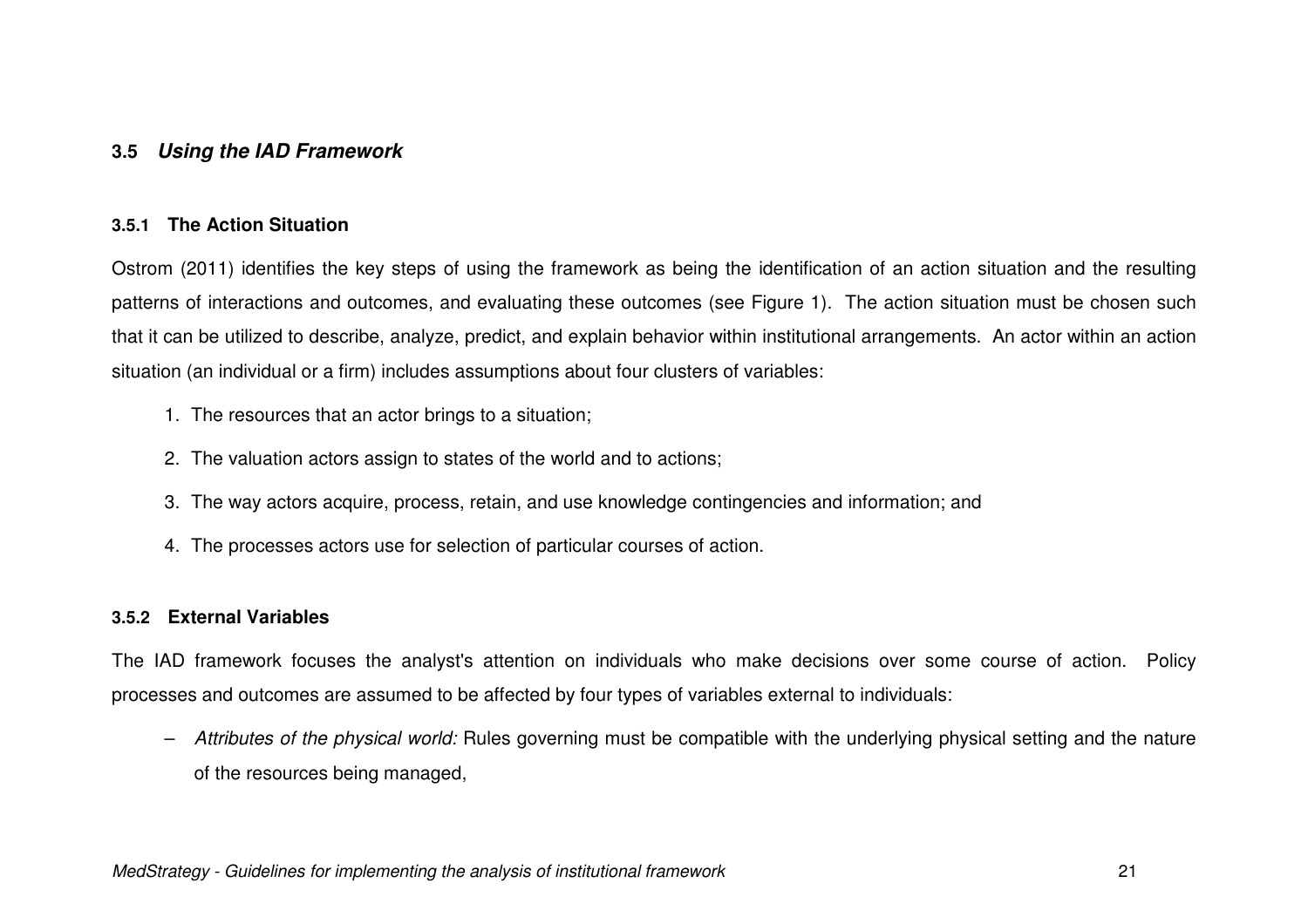- Attributes of the community within which actors are embedded: Norms of behaviour, level of common understanding,homogeneity of preferences, the distribution of resources, relevant political and socioeconomic factors. The term ''culture'' is often applied to this bundle of variables, and
- Rules that create incentives and constraints for certain actions: Existing Institutional Setting Analysts should recognize that institutional change tends to be incremental and path dependent rather than totally reconstructive or destructive.

### **3.5.3 Other Variables**

A common set of variables is used to describe the structure of an action situation including:

- (i) the set of actors (i.e. how many people are involved?)
- (ii) the specific positions to be filled by participants (e.g. mayor, executive secretary)
- (iii) the set of allowable actions and their linkage to outcomes (e.g. what interactions between positions are permissible? What decisions can be taken?)
- (iv) the potential outcomes that are linked to individual sequences of actions (what events are affected by participants in these positions? What chain of events links actions to outcomes?)
- (v) the level of control each participant has over choice (Do appropriators take the above actions on their own initiative, or do they confer with others?)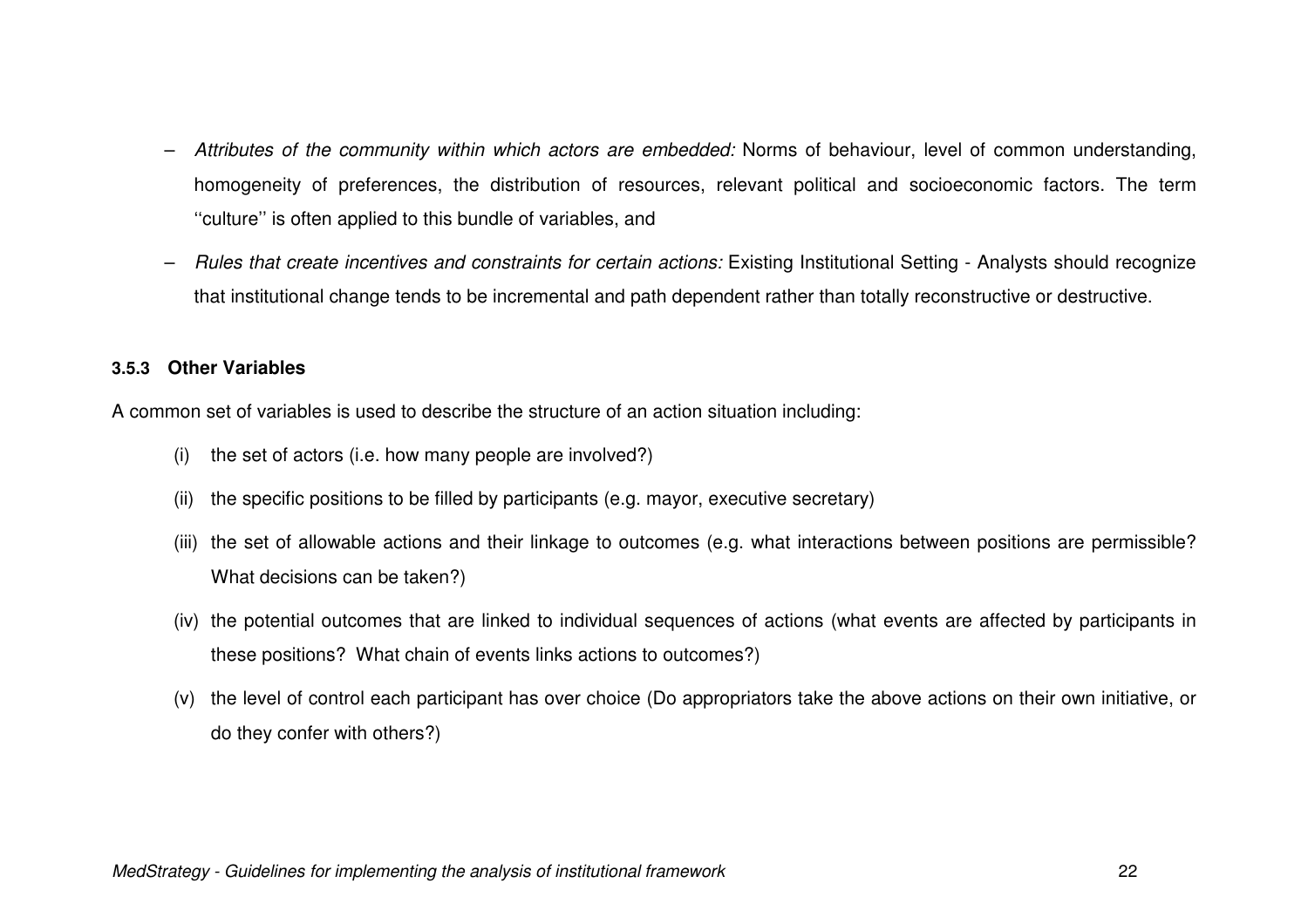- (vi) the information available to participants about the structure of the action situation (How much information do appropriators have about the condition of the resource itself, about other appropriators' cost and benefit functions, and about how their actions cumulate into joint outcomes?), and
- (vii) the costs and benefits—which serve as incentives and deterrents—assigned to actions and outcomes. In addition, whether a situation will occur once, a known finite number of times, or indefinitely affects the strategies of individuals (How costly are various actions to each type of appropriator, and what kinds of benefits can be achieved as a result of various group outcomes?) (Ostrom 2011).

#### **3.5.4 Predicting Outcomes within an Action Situation**

Depending upon the analytical structure of a situation and the particular assumptions about the actor used, the analyst makes strong or weak inferences about results. In tightly constrained, one-shot, action situations under conditions of complete information, where participants are motivated to select particular strategies or chains of actions that jointly lead to stable equilibria, an analyst can frequently make strong inferences and predict the likely patterns of behaviour and outcomes. When no limit exists on the number of appropriators from a common-pool resource or on the amount of harvesting activities they undertake, for example, one can develop a mathematical model of an open-access, common-pool resource.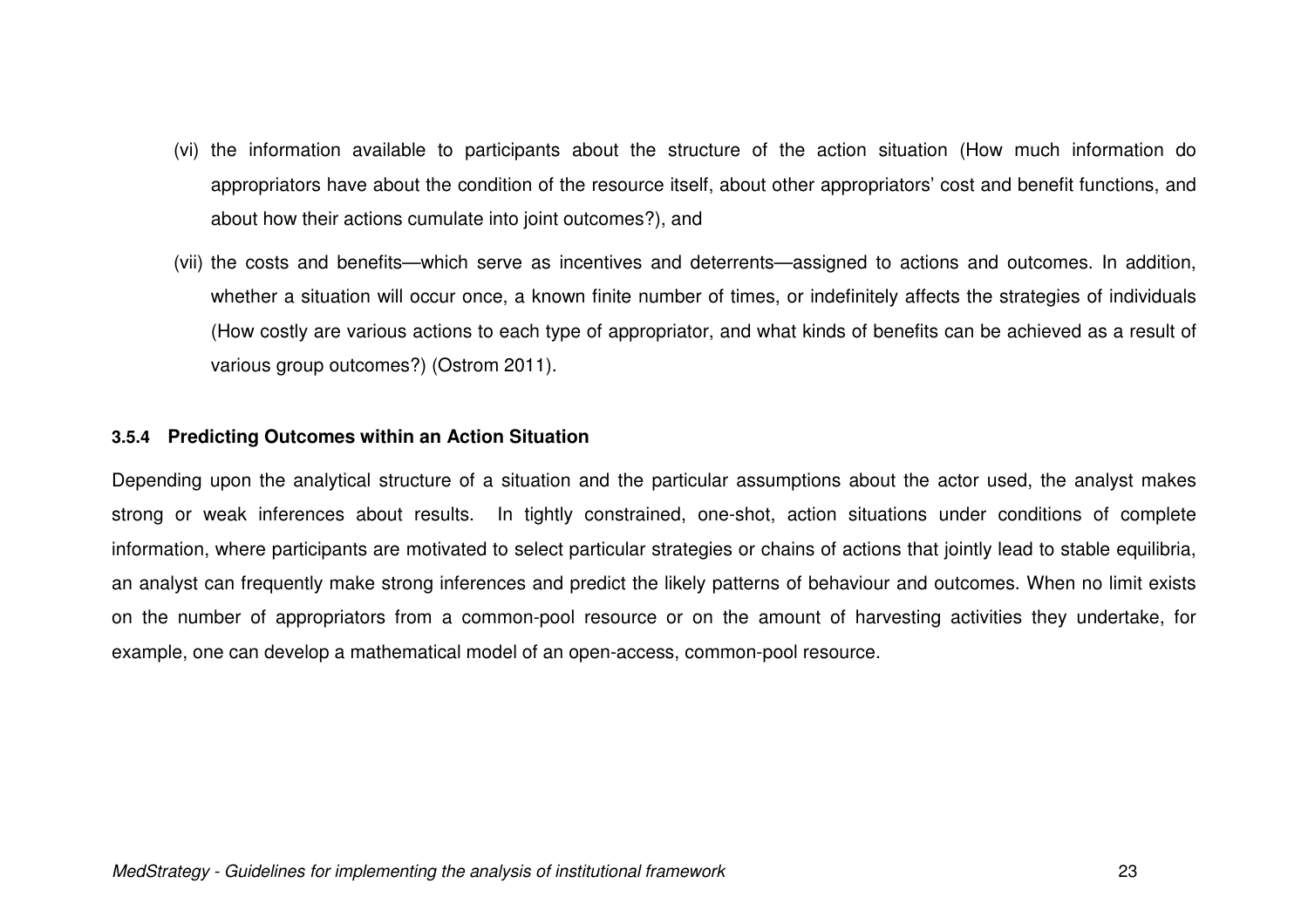#### **3.5.5 Evaluating Outcomes**

In addition to predicting outcomes, the institutional analyst may evaluate the outcomes that are being achieved as well as the likely set of outcomes that could be achieved under alternative institutional arrangements. Evaluative criteria are applied to both the outcomes and the processes of achieving outcomes. Analysts should focus on (i) economic efficiency, (ii) redistributional equity, (iii) accountability, (iv) adaptability (sustainability).

- (i) Economic Efficiency: determined by the magnitude of net benefits associated with an allocation of resources. The conceptof efficiency plays a central role in studies estimating the benefits and costs or rates of return to investments, which are often used to determine the economic feasibility or desirability of public policies. When considering alternative institutional arrangements, therefore, it is crucial to consider how revisions in the rules will alter behaviour and hence the allocation of resources.
- (ii) Redistributional Equity: or policies that redistribute resources to poorer individuals are of considerable importance. Thus,although efficiency would dictate that scarce resources be used where they produce the greatest net benefit, equity goals may temper this objective, and the result is the provision of facilities that benefit particularly needy groups. Redistributional objectives may in some settings conflict with the goal of achieving fiscal equivalence.
- (iii) Accountability: in a democratic polity, officials should be accountable to citizens concerning the development and use of public facilities and natural resources. Concern for accountability need not conflict greatly with efficiency and equity goals. Indeed, achieving efficiency requires that information about the preferences of citizens be available to decision makers. Institutional arrangements that effectively aggregate this information assist in realizing efficiency at the same time that they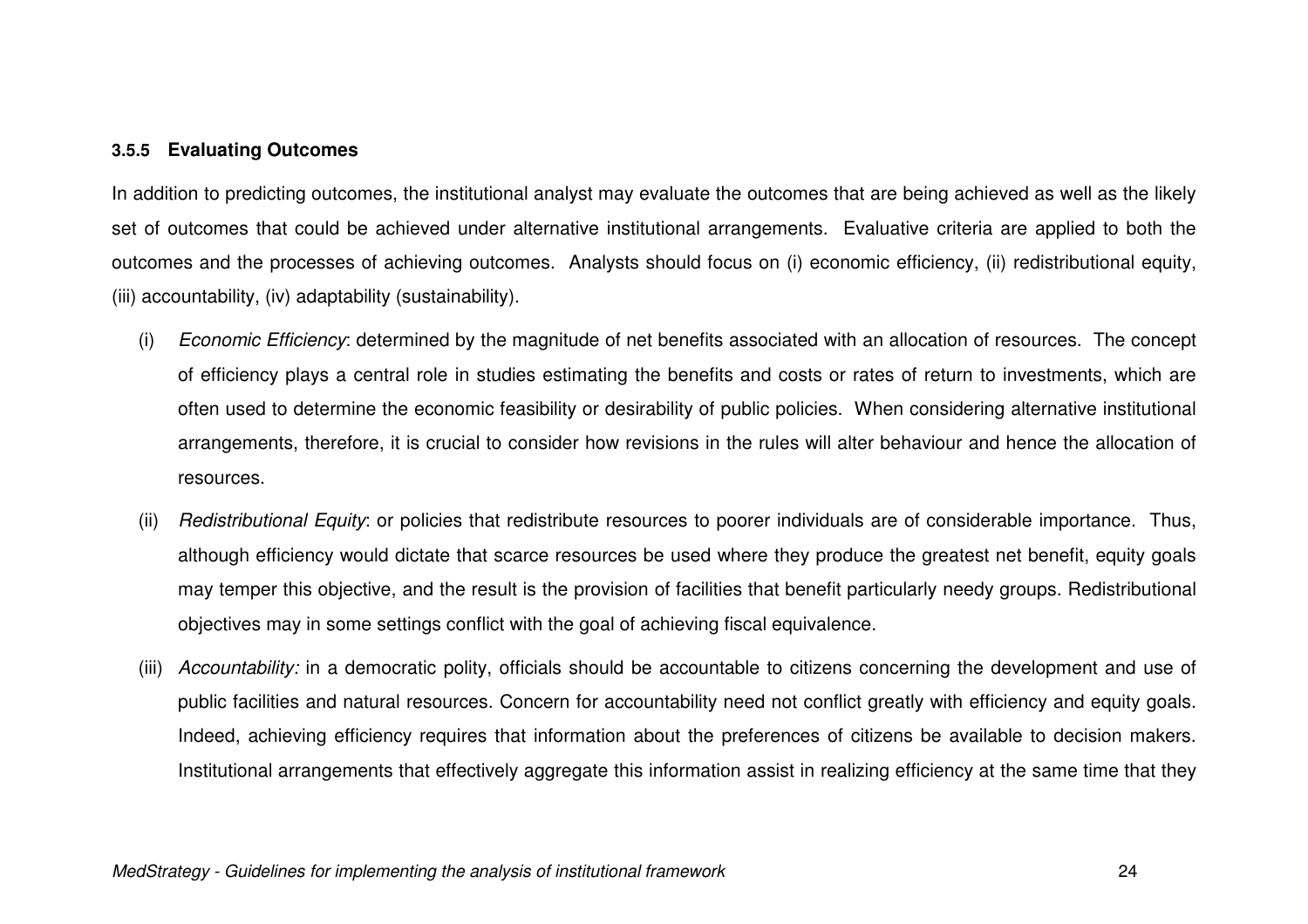serve to increase accountability and to promote the achievement of redistributional objectives. Conformance to Values of Local Actors. In addition to accountability, one may wish to evaluate how those outcomes fit the values of those involved. Are public officials or local leaders able to cheat and go undetected to obtain very high payoffs? Are those who keep promises more likely to be rewarded and advanced in their careers? How do those who repeatedly interact within a set of institutional arrangements learn to relate to one another over the long term?

(iv) Adaptability (Sustainability): Finally, unless institutional arrangements are able to respond to everchanging environments, the sustainability of situations is likely to suffer. Rural areas of developing countries are often faced with natural disasters and highly localized special circumstances. If an institutional arrangement is too inflexible to cope with these unique conditions, it is unlikely to prosper. For example, if an irrigation system is centrally controlled and allocates only a specific amount of resources to annual and periodic maintenance, it may not be able to meet the special needs associated with a major flood that destroys a section of the canal system (Adapted from: Ostrom, 2011).

### **3.6 Reporting**

All the Medstrategy regions should carry out the analysis using the foregoing methodology. The results of the analysis will be an average score of the evaluation of the outcomes on the basis of the four criteria outlined above. For this purpose the regions can use the attached Excel workbook. On the basis of the analysis the regions will fill out the SWOT matrix for each of the thematic areas agreed upon during the meeting in Crete, namely:

– The capacity to cooperate with the different levels of government for the territorial management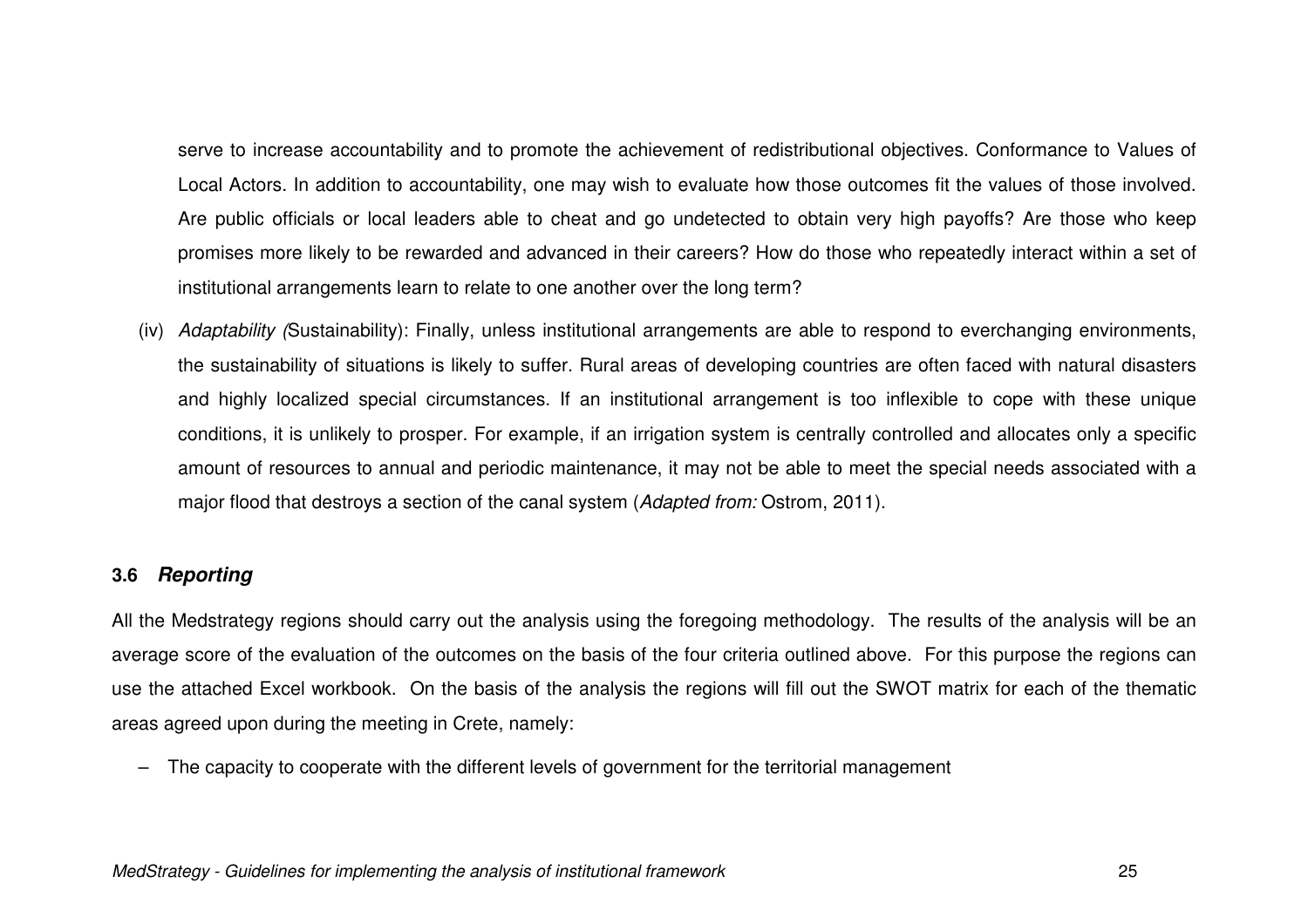- The ability of the Local Authorities in fostering growth and innovation in a competent, efficient and effective manner
- The capacity of the Local Authorities to develop policies, programs e governement actions oriented at the sostainable development
- The capacity of the Local Authorities to promote a shared (common) ""Vision"" of the sustainable development through the activation of participative processes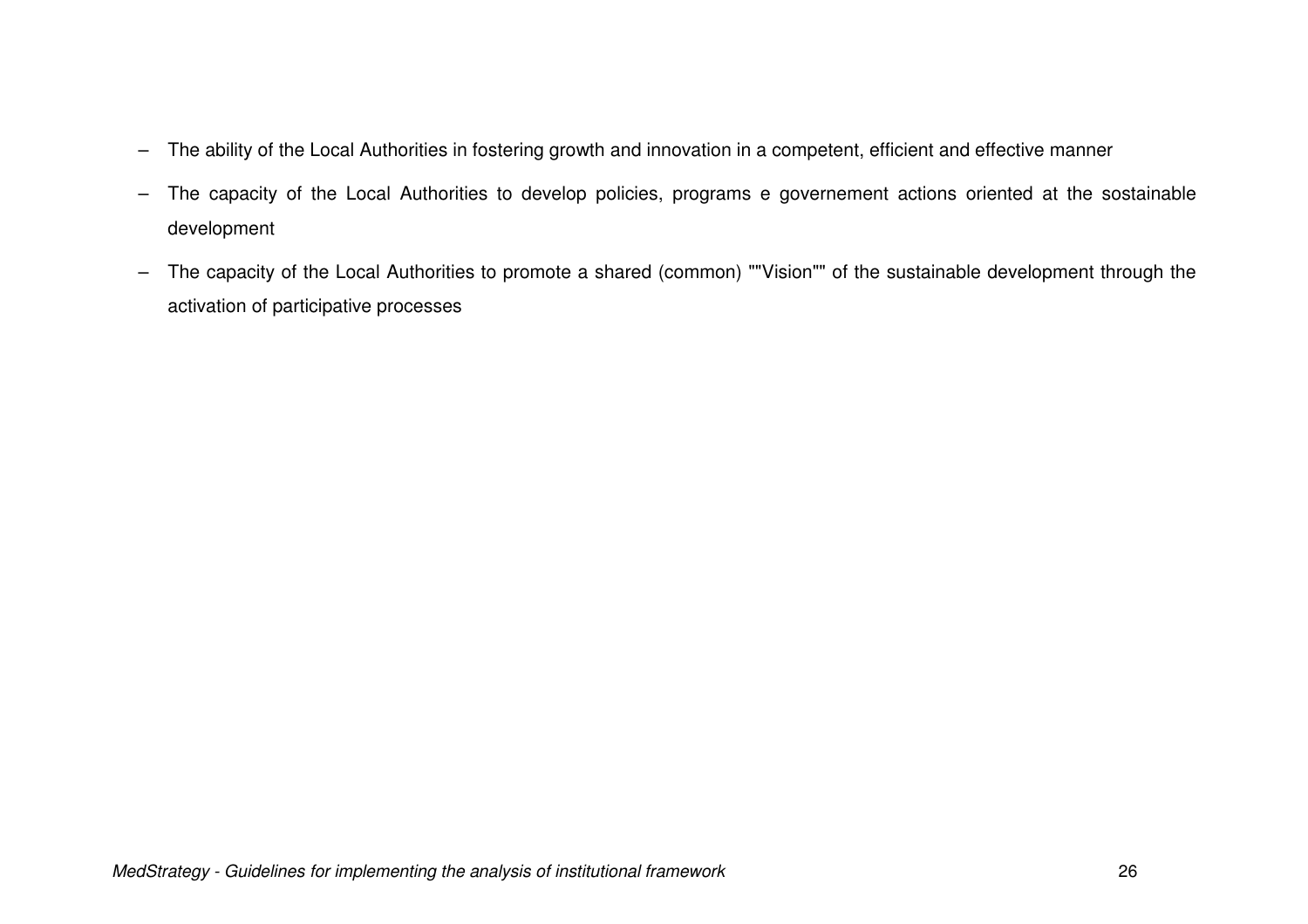| Item           | <b>Action Situation</b>                                                                                                                         |                                                                       | <b>Biophysical Conditions Attributes of Community</b>                                | Rules-in-Use                                                          | <b>Actors / Positions</b> | <b>Interactions</b>         | Outcomes                                                                                                                                                                                                                                                                                                                                                                                                                                            | Efficiency<br>(Score 1-5) | Equity<br>(Score 1-5) | Accountability<br>(Score 1-5) | Adaptability<br>(Score 1-5) | Average<br>(Score 1-5) |
|----------------|-------------------------------------------------------------------------------------------------------------------------------------------------|-----------------------------------------------------------------------|--------------------------------------------------------------------------------------|-----------------------------------------------------------------------|---------------------------|-----------------------------|-----------------------------------------------------------------------------------------------------------------------------------------------------------------------------------------------------------------------------------------------------------------------------------------------------------------------------------------------------------------------------------------------------------------------------------------------------|---------------------------|-----------------------|-------------------------------|-----------------------------|------------------------|
|                | Coordinating between different scales of governance                                                                                             | Any underlying physical<br>setting and any resources<br>being managed | Norms of behaviour,<br>relevant political and<br>socioeconomic factors:<br>"Culture" | Institutional setting:<br>Laws, regulations, leagl of actors<br>norms | Number and positions      | Interactions between actors | What plans or programs have been elaborated<br>and/or adopted by the Local Authorities in<br>relation to those foreseen by the Legislative<br>system for the territorial Areas (Region,<br>province, county etc. )?                                                                                                                                                                                                                                 |                           |                       |                               |                             |                        |
| $\overline{2}$ | Synergy between the institutions and the political<br>leadership                                                                                |                                                                       |                                                                                      |                                                                       |                           |                             | What sustainable manangment activities (by<br>sector) have been activated by the Local<br>Authorities?                                                                                                                                                                                                                                                                                                                                              |                           |                       |                               |                             |                        |
| $\mathbf{3}$   | Support for strategies and action plans aimed at the<br>integrated development and the territorial marketing                                    |                                                                       |                                                                                      |                                                                       |                           |                             | What strategic and/or regional marketing plans<br>or programs have been elaborated and/or<br>adopted in collaboration with other<br>institutions/Authorities (specify the year)?                                                                                                                                                                                                                                                                    |                           |                       |                               |                             |                        |
| $\overline{4}$ | Compliance with the objectives and deadlines<br>expected in the territorial programming                                                         |                                                                       |                                                                                      |                                                                       |                           |                             | What strategic and/or regional marketing plans<br>or programs have been elaborated and/or<br>adopted in collaboration with other<br>institutions/Authorities (specify the year)?                                                                                                                                                                                                                                                                    |                           |                       |                               |                             |                        |
| $5^{\circ}$    | Decision-making: The role of stakeholders in review at<br>the national, local and other levels, in relation to local<br>socio-economic contexts |                                                                       |                                                                                      |                                                                       |                           |                             | How many stakeholders (civil society, NGOs,<br>citizens) have been involved in decision-making<br>during the last 5 years?                                                                                                                                                                                                                                                                                                                          |                           |                       |                               |                             |                        |
| 6              | Capacity to use EU funds and specific financial<br>commitments to support the carrying capacity                                                 |                                                                       |                                                                                      |                                                                       |                           |                             | Which and how many resources from EU funds<br>have been used by Local Authorities in the last<br>five vears?                                                                                                                                                                                                                                                                                                                                        |                           |                       |                               |                             |                        |
|                | Use of local resources to improve governance oriented<br>to the integration of environmental, social, and<br>economic aspect                    |                                                                       |                                                                                      |                                                                       |                           |                             | How many local resources have been devoted<br>to programs and activities aimed at the<br>valorization of cultural and environmental<br>heritage in the last three years?                                                                                                                                                                                                                                                                            |                           |                       |                               |                             |                        |
|                | 8 Training, education, and awareness activities                                                                                                 |                                                                       |                                                                                      |                                                                       |                           |                             | How many trainiing and environmental<br>education courses have been activated in the<br>last five years?                                                                                                                                                                                                                                                                                                                                            |                           |                       |                               |                             |                        |
|                | 9 Promotion of participative processes                                                                                                          |                                                                       |                                                                                      |                                                                       |                           |                             | How many partecipative processes have been<br>activated towards citizenship in the last five<br>vears?<br>How many partecipative processes have been<br>activated towards<br>institutions/Associations/communities in the last<br>five years?<br>How many partecipation channels have been<br>activated towards citizens in the last five years?<br>How many partecipation channels have been<br>activated towards citizens in the last five years? |                           |                       |                               |                             |                        |

**Figure 3 Grid for recording the IAD Framework results**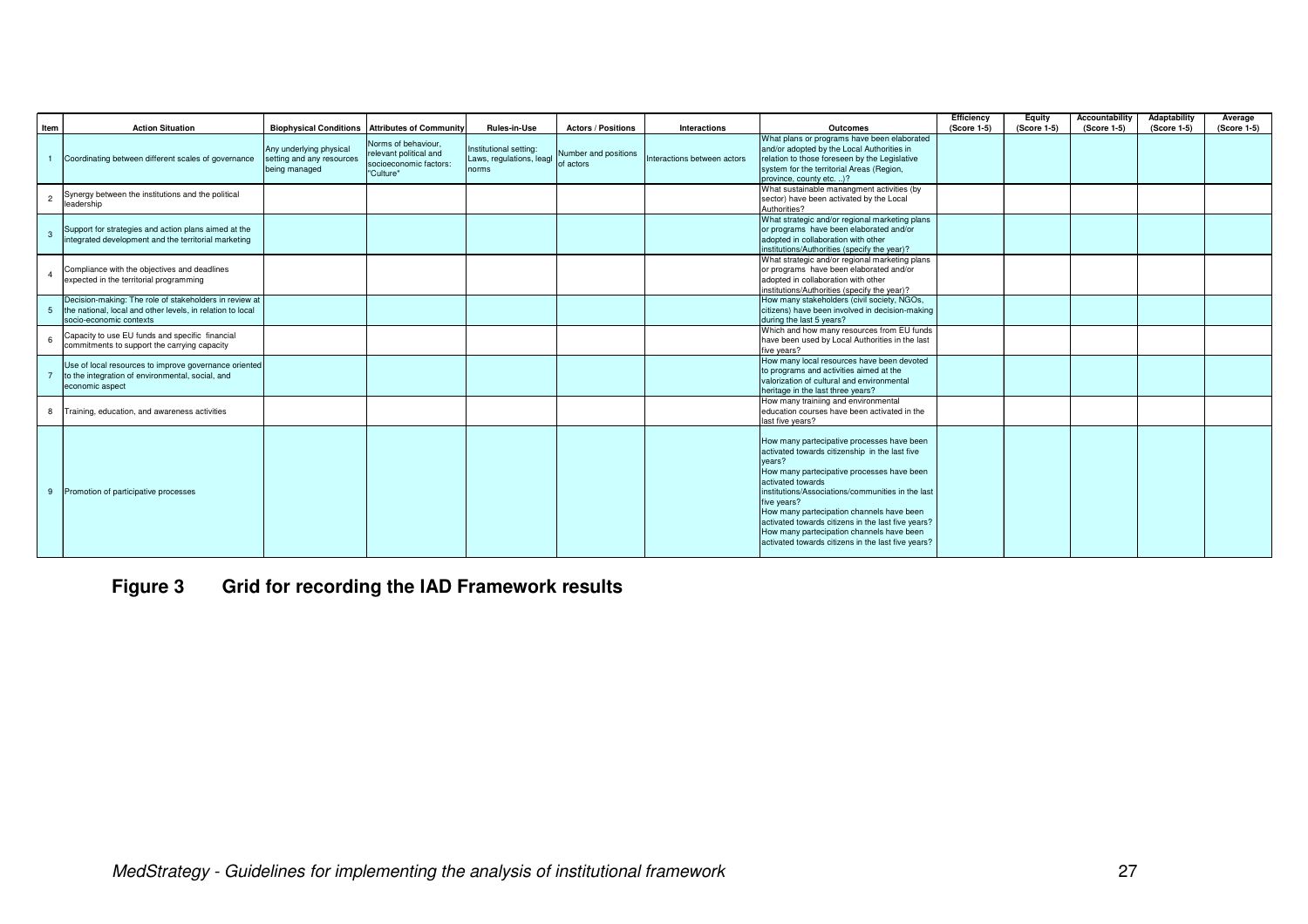### **Reference List**

Blomquist, W. and deLeon, P. (2011) 'The Design and Promise of the Institutional Analysis and Development Framework', The Policy Studies Journal, 39 (1), 1-6.

Davis, L. and North, D. (1971) Institutional Change and American Economic Growth, London: Cambridge University Press.

Di Maggio, P. J. and Powell W. W. (Eds.) (1991) The new institutionalism of organizational analysis, Chicago: University of Chicago Press.

Durkheim, É. (1983) [1922] The division of labour in society, London: Macmillan.

Durkheim, É. (1995) [1915] The elementary forms of religious life, New York: Free Press

Koontz, T. M. (2003) 'An Introduction to the Institutional Analysis and Development (IAD) Framework for Forest Management Research', Paper prepared for workshop: First Nations and Sustainable Forestry: Institutional Conditions for Success, University of British Columbia Faculty of Forestry, Vancouver, B.C., October 2003.

Mantino, F. (2010) 'Typologies of Governance Models: Assessing the impact of rural development policies (incl. LEADER)',

Deliverable D 3.2 of the Rural Development Impacts (RuDi) FP7 Project, downloaded from

http://www.rudi-europe.net/uploads/media/RuDI\_WP3\_D\_3.2.pdf

Marsden, T. and Murdoch, J. (1998) Editorial: 'The shifting nature of rural governance and community participation', Journal of Rural Studies, 14 (1), 1-4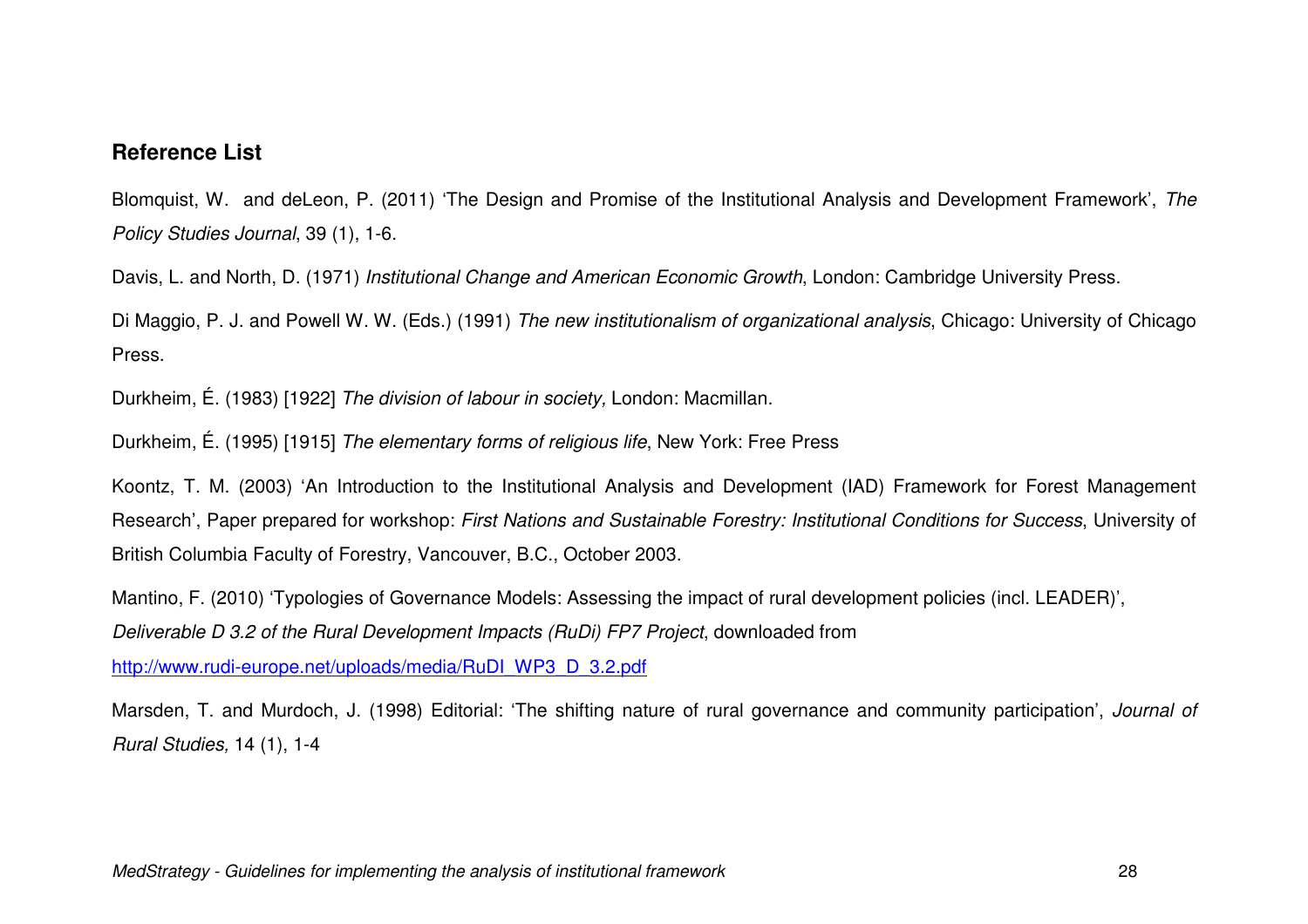McGinnis, M, D. (2011) 'Networks of Adjacent Action Situations in Polycentric Governance', Policy Studies Journal, 39 (1) 45–72. North, D. and Thomas, R. (1973) The Rise of the Western World: A New Economic History, Cambridge: Cambridge University Press.

North, D. (1990) Institutions, Institutional Change and Economic Performance, Cambridge: Cambridge University Press.

Ostrom, E. (1990) Governing the commons: The evolution of institutions for collective action, New York: Cambridge University Press.

Ostrom, E, Gardner R., and Walker, J. (1994) Rules, Games, and Common Pool Resources, Ann Arbor: The University of Michigan Press.

Ostrom, E. (2011) 'Background on the Institutional Analysis and Development Framework', The Policy Studies Journal, 39 (1), 7-28.

Pareto, V. (1935) [1913] The Mind and Society, New York: Harcourt.

Sabatier, P. and Jenkins-Smith, H. (1993) Policy Change and Learning: An Advocacy Coalition Approach, Boulder: Westview.

Scott, Richard (2001) Institutions and Organisations, London: Sage.

SEP (2007) Stanford Encyclopaedia of Philosophy: Social Institutions.

Uphoff, N. (1986) Local institutional development: An analytical sourcebook with cases, West Hartford, Connecticut: Kumarian Press.